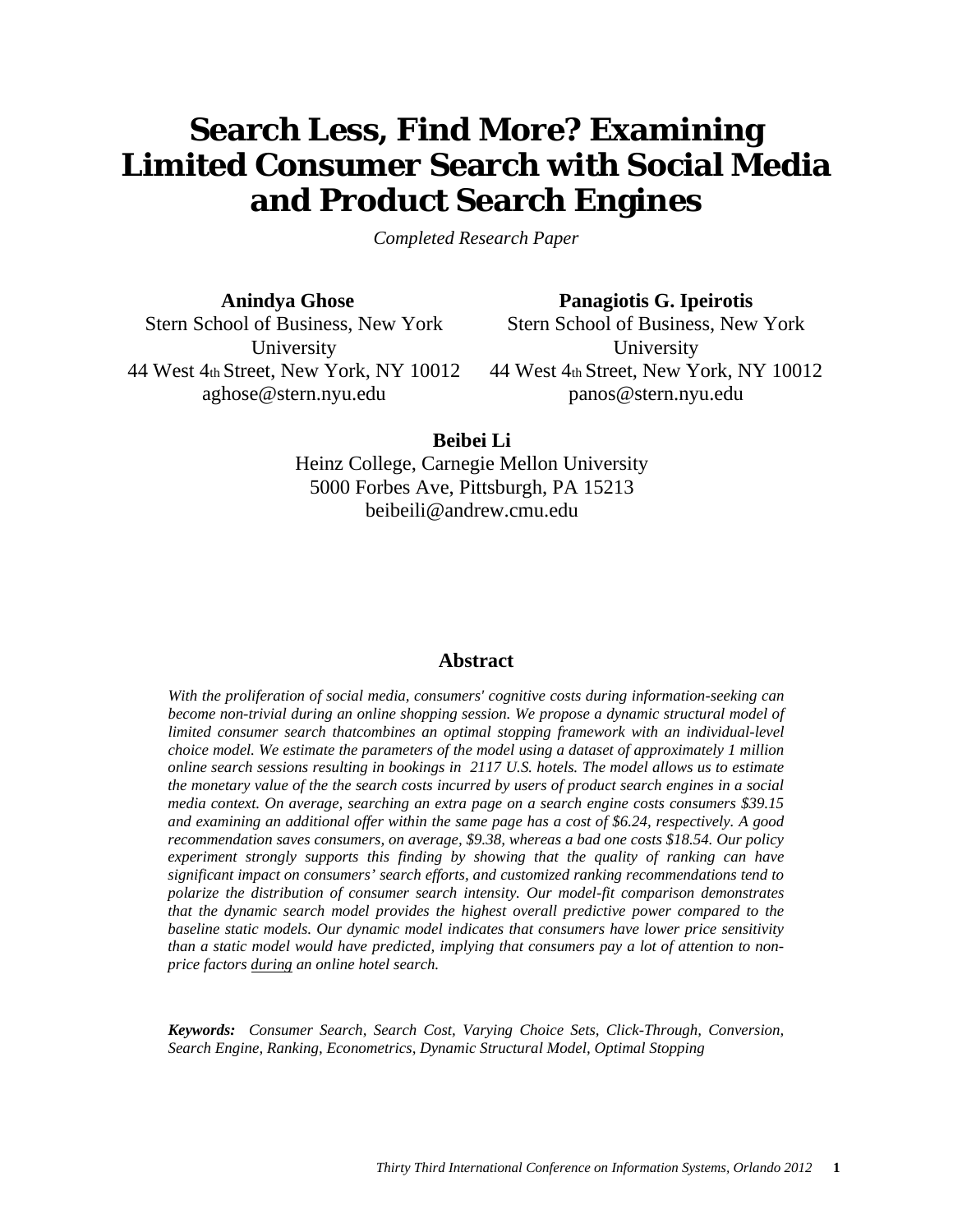# **Introduction**

With the growing pervasiveness of social media and Web 2.0 techniques, the volume and complexity of information has become increasingly large. For example, websites such as Amazon.com, TripAdvisor.com or Yelp.com can easily attract hundreds or even thousands of review postings that constantly compete for users' attention. The onslaught of the exploding social media content can lead to a significant information overload for consumers during product search. According to the 2012 Consumer Review Survey (SearchEngineLand 2012), although a large majority of consumers read online reviews before purchase, 68% of consumers read only 2-10 reviews, and only 7% read more than 20 reviews. Excess social content may hinder consumers from efficiently seeking information and making decisions. What is worse, it may discourage consumers from searching and cause unexpected termination of search (e.g., session drop-out). Clearly, with the deluge of structured and unstructured content generated by the online social communities, consumers' cognitive costs in searching and evaluating product information become nonnegligible and may potentially aggravate the frictional market.

Based on a recent study, 86% of Internet consumers ranked online search as the most critical step in their buying process (GroupM Search 2011). During the past decade, product search engines have been trying to combine advanced techniques from information retrieval (e.g., Google Product Search) and recommender systems (e.g., Amazon.com) into their ranking design to improve search performance. Recently, product search engines start looking at social media and social networks (e.g., Bing Social Search and TripAdvisor.com) in an effort to improve consumer search experiences with richer "social" information. However, although reducing search cost has been the main focus for search engines and online market designers, little research has been done on quantifying exactly how the evolving social content on product search engines and the various ranking recommendations affect consumers' cognitive costs of searching and evaluating product information. Therefore, one major goal of our study is to examine the role of social media and product search engines in influencing consumer search cost in the online market. In particular, search cost should be not only an inherent attribute of a consumer, but also a consequence of the social context in which the consumer is embedded. By modeling search cost as a random-coefficient function of inherent and social contextual variables, we aim to examine the nature of search cost, which would otherwise have been modeled as a black box.

However, analyzing search cost and its influence on product demand can be challenging. Under economic theory of consumer choice, traditional demand estimation for the online market assumes that consumers search exhaustively with zero costs and that choice sets (consideration sets) are complete and exogenous. However, in reality, consumers are endowed with non-zero search cost and can search only within limits. Therefore, consumers' choice sets are limited. In addition they are formed dynamically, given that they are endogenous to consumers' heterogeneous preferences. A static demand estimation framework that simply takes the consideration sets as being exogenously given (e.g., a static discrete choice model) is not an ideal modeling choice in this scenario. Ideally, during the online search process, even if a consumer does not end up purchasing a product, the decision to search can convey rich information about the consumer's heterogeneous preferences and, therefore, should be incorporated into the demand model. Unfortunately, although there has been extensive theoretical research on the economics of consumer information search since Stigler (1961), due to model complexity and data limitations, empirical work on this issue in the online market is still in its infancy.

Another challenge in estimating product demand with search cost is how to simultaneously identify consumers' heterogeneous preferences and search cost. As pointed out by Sorensen (2001) and Hortacsu and Syverson (2004), explaining search decisions by consumers with heterogeneous preferences imposes an identification problem: A consumer may stop searching either because of a high valuation for the products already found or because of a high search cost. The same observed search outcome can be explained either by the preferences for product characteristics or by the moments of the search cost distribution (Koulayev 2010). Therefore, it is crucial to understand how these two causes can be uniquely recovered and what types of data are needed for the empirical identification. The key identification strategy in our estimation relies on the fact that consumer preferences enter the decision-making processes of both search and purchase of the product, whereas consumer search cost enters only the search decision-making process. Once the consideration set is generated after search, the conditional purchase decision should depend only on the consumer preferences. Our unique dataset containing both consumer search information and purchase information allows us to successfully identify these two effects.

More specifically, in this paper, we relax the "exhaustive search" assumption from the standard demand estimation approaches and examine the limited nature of consumer online product search under the proliferation of social media. To achieve this, we propose a dynamic structural model for sequential search. It combines an optimal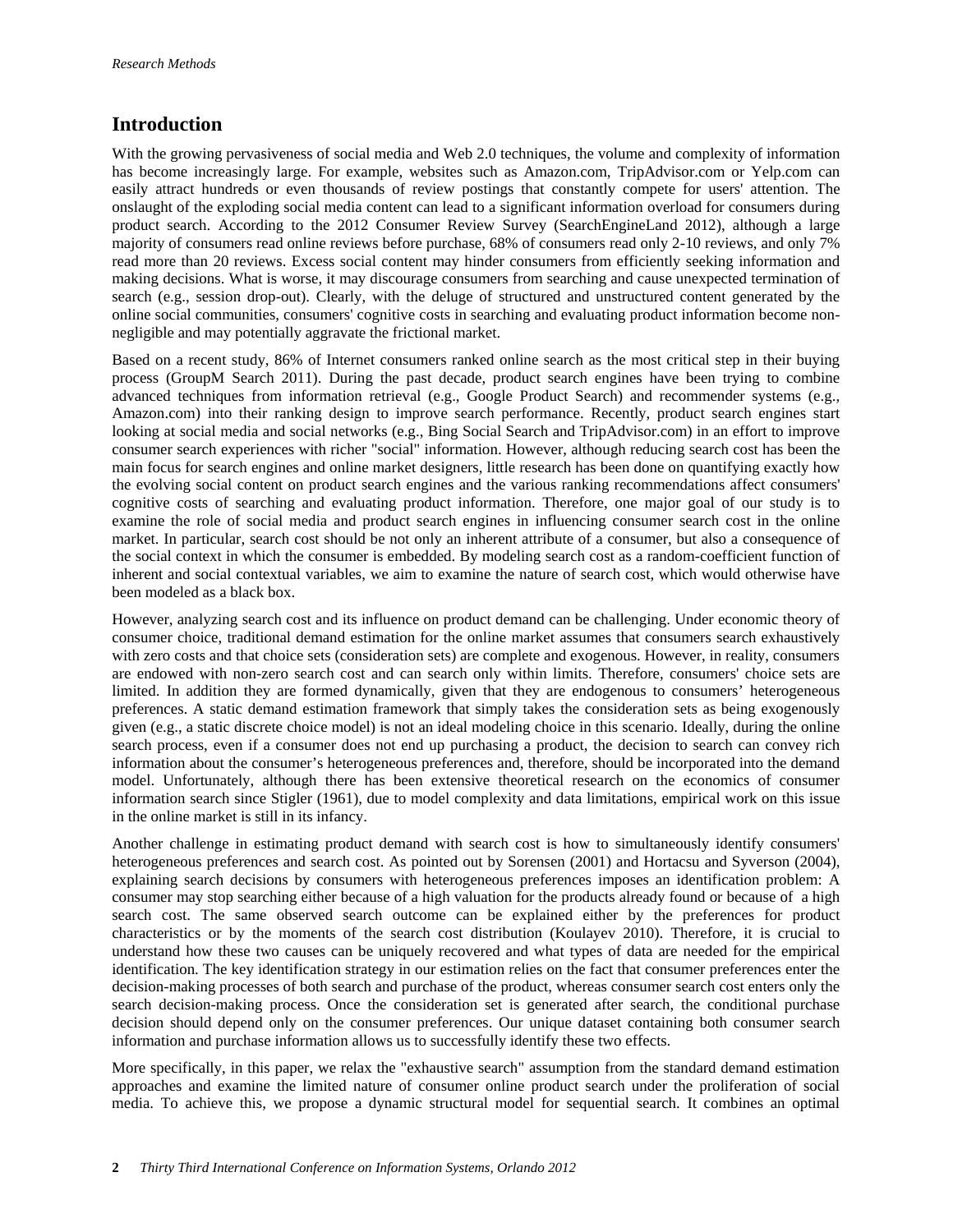stopping framework with an individual-level random utility choice model, which allows us to jointly estimate consumer heterogeneous preferences and search cost. Our estimation is validated on a unique dataset from the online hotel search industry. We have detailed individual-level search and transaction data from November 2008 through January 2009, containing approximately one million online sessions for 2117 hotels in the United States. We find that a dynamic model with limited consumer search provides a more precise measure of consumer price sensitivity and heterogeneous preferences than does a static model that does not account for the endogenous formation of choice sets.

Our results indicate that too much feedback from online social communities, as well as long sentences, complex words or spelling errors in the social media content, may lead the consumer to terminate the search early. In particular, our findings allow us to quantify the consumers' cognitive costs of seeking and absorbing the structured and unstructured product information available in social media contexts. Furthermore, we are able to quantify the search cost associated with the use of product search engines. On average, the effort of continuing to search an extra page on search engines costs \$39.15, while the effort of continuing to search an additional screen position on the same page costs \$6.24. Our findings are consistent with previous findings suggesting a non-trivial search cost in online markets. For example, Koulayev (2010) found a search cost of \$43.80 per page on a travel search engine. Brynjolfsson et al.(2010) found that the benefits from searching lower screens equal \$6.55 for the median consumer. Hann and Terwiesch (2003) quantified rebidding costs to be \$4-\$7.50 in a reverse auction channel. Hong and Shum (2006) found consumers' median non-sequential search costs to be \$1.31-\$2.90 for a sample of text books. And de los Santos (2008) found search costs ranging from \$0.90 to \$1.80 per search in the online book industry. Furthermore, our results suggest that a good ranking recommendation can save consumers, on average, \$9.38. A bad ranking recommendation, on the contrary, can lead to an \$18.54 loss for consumers. Our findings strongly illustrate the importance of effective ranking design for product search engines.

Our study builds on Weitzman's (1979) optimal sequential search framework. To the best of our knowledge, four existing studies that are closest to our work are Koulayev (2010), Kim et al. (2010), Bronnenberg et al (2012) and Chen and Yao (2012). However, our research differs from these three studies in the following ways: (1) Our model incorporates not only consumers' search behaviors, but also their purchase behaviors, whereas the first two studies considered consumers' search information only as an approximation to their actual purchase decisions. (2) Our observations include the detailed click-throughs from each ranking position on a page, which allows us to precisely model the individual click probability for a product, rather than for a page with a bundle of products (i.e., a page of 15 hotels in Koulayev 2010). (3) Our analysis is conducted at the individual-consumer level as opposed to at the aggregate market level (Kim et al. 2010 and Bronnenberg et al 2012). (4) We consider not only consumers' efforts to refine their searches (e.g., choosing to customize the ranking method), but, moreover, we examine the search costs associated with the refinement tools. We model consumer search refinement and the actual search/click as separate steps. However, Chen and Yao (2012) assume zero costs of the customization efforts and, therefore, treat search refinement as a prerequisite to consumer search. (5) We focus not only on estimating demand, but, more importantly, we are interested in how structured and unstructured information across social media and search engine platforms affect consumer search cost in an online social environment, whereas Koulayev (2010), Kim et al. (2010) and Chen and Yao (2012) focus mainly on demand estimation and consumer welfare analysis from the classic economic and marketing perspectives.

Our key contributions can be summarized as follows. First, we quantify the effects of social media and product search engines on consumer search cost. By modeling search cost as a random-coefficient function of inherent and social contextual variables, we are able to unveil the nature of search cost in the online market with growing structured and unstructured business information. Second, we show the advantage of incorporating multiple and large data sources (e.g., online social media content, consumer search, clickstream, and transaction data) to efficiently estimate online product demand and uniquely identify consumer heterogeneous preferences and search cost. Third, we demonstrate the value of using structural econometric methods in analyzing emerging and important IS phenomena. By combining the optimal stopping framework with an individual-level choice model, we are able to more precisely predict consumer click and purchase probabilities on product search engines. Our dynamic model with limited consumer search can indeed "search less, but find more," providing better insights in the online search market than can a static demand model that does not account for the endogenous formation of consumers' choice sets.

The rest of the paper is organized as follows. Section 2 discusses the related work. Section 3 discusses our unique dataset, including the search data, transaction data and the additional social media variables extracted using text mining techniques. We also briefly discuss the preliminary model-free evidence of consumers' limited search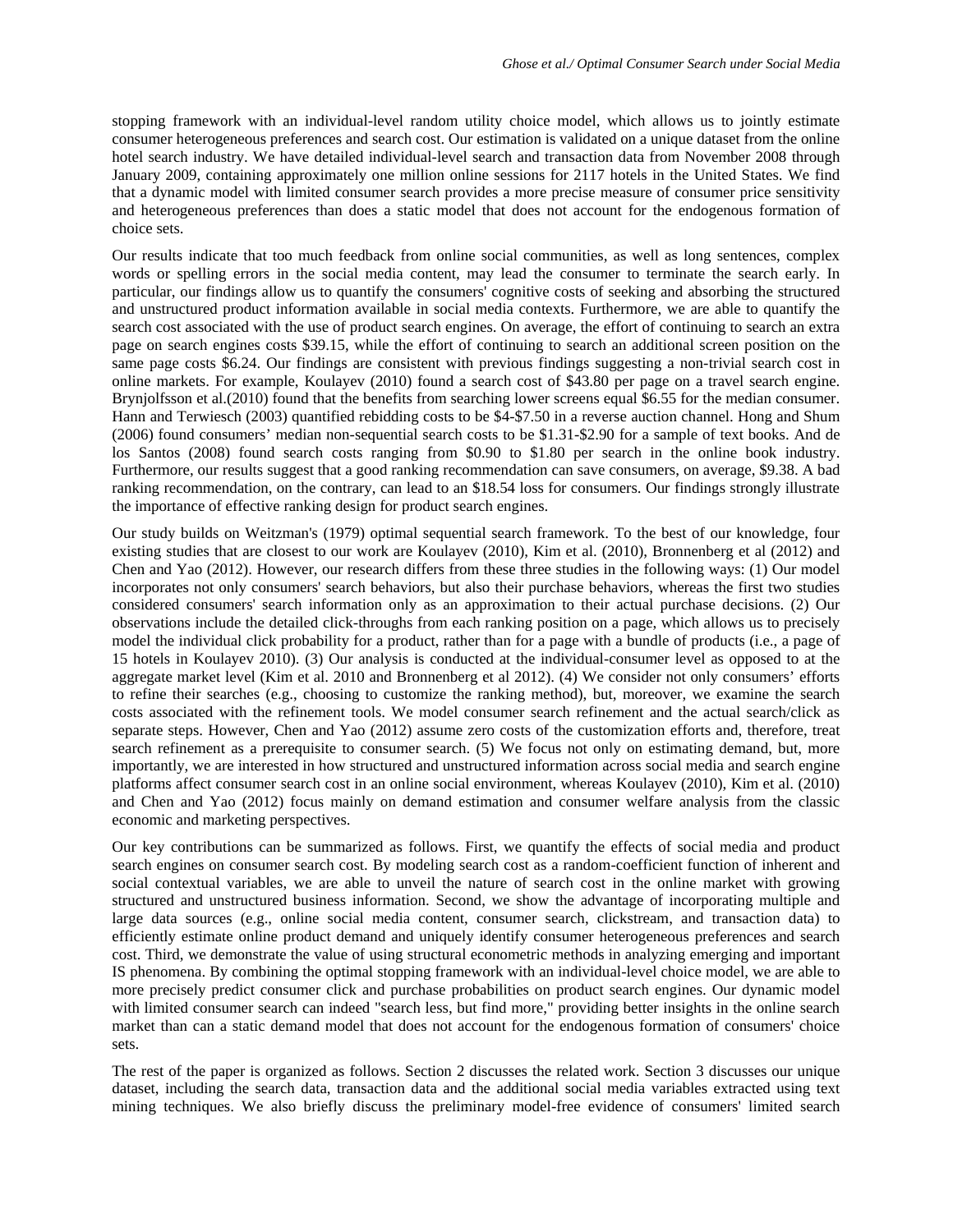behaviors. In Sections 4, 5, and 6, we provide detailed discussions of our dynamic structural model for consumer sequential search, identification strategies, and empirical results, respectively. Finally, Section 7 concludes with a summary of potential insights and future directions.

# **Prior Literature**

Our paper draws from multiple streams of work. We summarize them as the following.

## *Bounded Rationality and Satisficing Consumer*

First, our work is related to the theory of bounded rationality and consumer satisficing behavior. Classical economic theory postulates that consumers seek to maximize their utility across different decisions. The theory of utilitymaximizing choice has been the predominant framework for empirical analyses of consumer choice (e.g., McFadden 1974, Guadagni and Little 1983, Berry et al. 1995, McFadden and Train 2000). However, the assumption that a rational consumer has unlimited cognitive capabilities to acquire full information on the universal choice set has long been challenged as being inapplicable to actual human decision makers (e.g., Simon 1955, Kahneman and Tversky 1979, Johnson et al. 2004). As Simon pointed out, human beings lack the cognitive resources to maximize (Simon 1955). Instead, we make decisions only with attempts to meet an acceptability threshold—namely, following a "satisficing" process that combines "satisfy" with "suffice." Taking into account the cognitive limitations in human decision making, Simon (1955) coined the term ["bounded rationality.](http://en.wikipedia.org/wiki/Bounded_rationality)" A satisfying behavior-based model can better explain the observed limited consumer search and choice under incomplete information (e.g., Caplin, Dean and Martin 2011). It has brought renewed attention to the model of economic choice for demand estimation. In particular, recent studies have found that disregarding consumers' cognitive limitations and the limited nature of choice sets can lead to biased estimates of demand (e.g., Chiang et al. 1999, Mehta et al. 2003, Bruno and Vilcassim 2008, Kim et al. 2010, Brynjolfsson, Dick and Smith 2010).

## *Search Cost and Consumer Information Search*

Second, our work builds on the literature on search cost and consumer information search. Since Stigler's seminal 1961 paper, consumer information search has been an important topic in both marketing and economics, trying to explain imperfect competition and information asymmetry in product and labor markets. The existing literature typically holds two different views of the nature of consumer search: non-sequential search and sequential search. The former strand of research follows Stigler's original model, assuming that consumers first sample a fixed number of alternatives and then choose the best from among them (e.g., Burdett and Judd 1983, Roberts and Lattin 1991, Mehta et al. 2003, Moraga-Gonzalez, Sandor and Wildenbeest 2011). In contrast, the other view, arising from the job-search literature (e.g., McCall 1970, Mortensen 1970), argues that the actual consumer search should follow a sequential model in which consumers keep searching until the marginal cost of an extra search exceeds the expected marginal benefit. Weitzman (1979), in single-agent scenarios, and Reinganum (1982, 1983), in multi-agent scenarios, have laid theoretical foundations for sequential search models. Recent theoretical work on modeling sequential search examines consumer search behavior and market structure from the traditional offline market to the online market (e.g., Branco, Sun and Villas-Boas 2012).

Although extensive theoretical research has been done in this field, due to model complexity and data limitations, there has been very little empirical work to date. Hong and Shum (2006) were the first to develop a structural methodology to recover search cost from price data only. Moraga-Gonzalez and Wildenbeest (2008) extend the approach of Hong and Shum to the oligopoly case and provide a maximum likelihood estimate of the search cost distribution. Both papers focus on markets for homogeneous goods, using both sequential and non-sequential search models. Hortacsu and Syverson (2004) extend this methodology to markets with differentiated goods and develop a sequential search model to recover search cost from the utility distribution. More recent empirical studies on nonsequential search tend to focus on the offline market with search frictions to study price dispersion (e.g., Wildenbeest 2011), endogenous choice sets and demand (e.g., Moraga-Gonzalez, Sandor and Wildenbeest 2011), or the identification of search cost from switching cost (Honka 2012). Recent empirical work on sequential search tries to examine consumers' limited search and the associated demand, with an initial focus on the online search market (Koulayev 2010, Kim et al. 2010). Meanwhile, de los Santos, Hortacsu and Wildenbeest (2011) use web browsing and purchasing behavior based on book price distribution across 14 online bookstores to compare to the extent to which consumers are searching under non-sequential and sequential search models.

One common practice in the existing empirical studies on both types of search models is that they typically model search cost as an inherent attribute of the consumer. Two exceptions are Kim et al. (2010), who model search cost as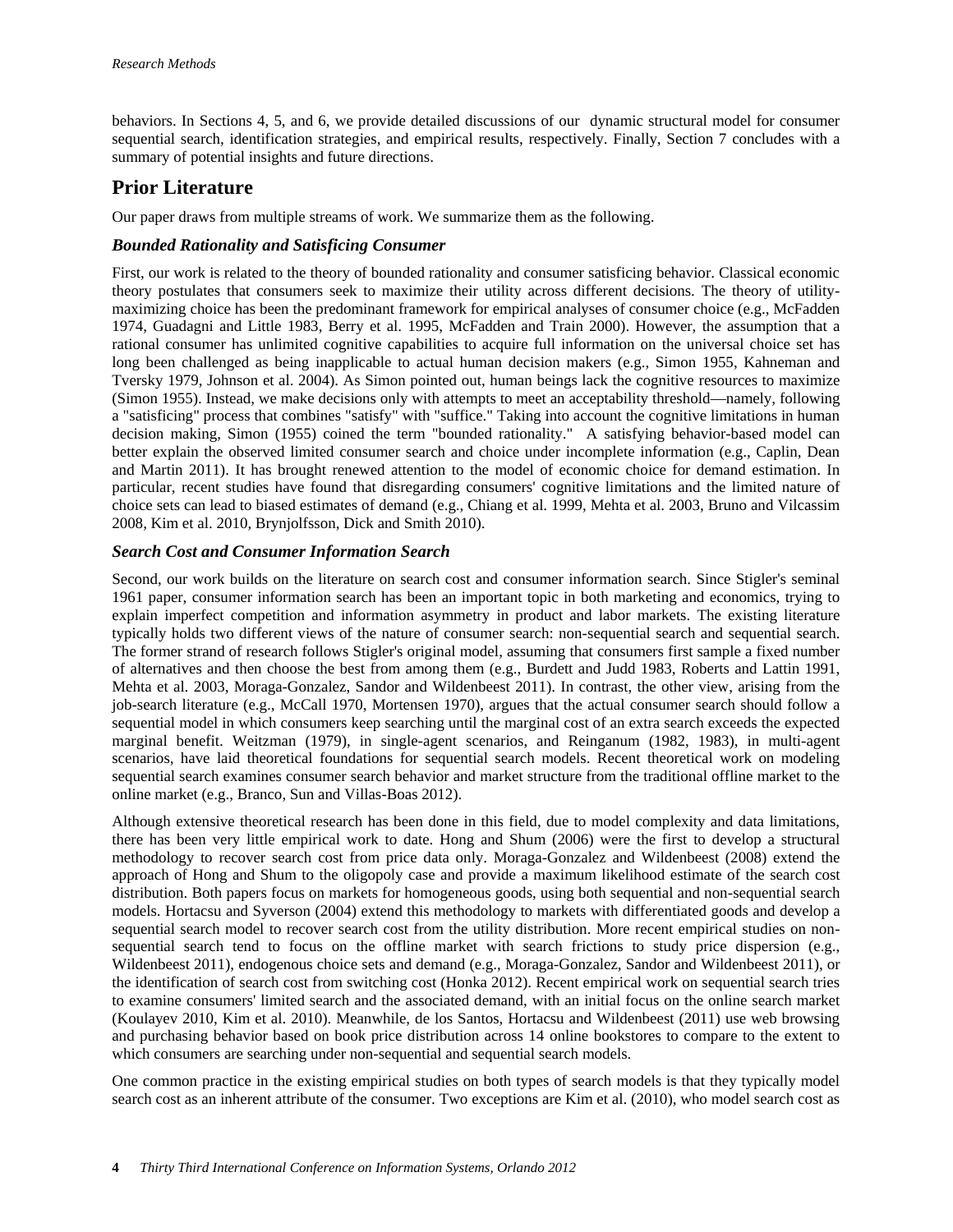a function of the product's appearance frequency on Amazon.com, and Moraga-Gonzalez, Sandor and Wildenbeest (2011), who consider explanatory variables such as geographic distance from a consumer's home to different car dealerships. In our paper, we further demonstrate that search cost should not be only an inherent attribute of a consumer, but also should be a consequence of the social context in which the consumer is embedded. By modeling consumer search cost as a random-coefficient function of the inherent and social contextual variables that capture the social environment and the search engine design, we aim to deeply examine the nature of search cost.

## *Search Engine Ranking*

Finally, our work is also related to the literature on search engine ranking. Examining the rank position effect on the click-through rate (CTR) and conversion rate (CR) on search engines has attracted a tremendous amount of attention from the economics, marketing and computer science communities (e.g., Baye et al. 2009, Ellison and Ellison 2009, Richardson et al. 2007, Craswell et al. 2008, Chapelle and Zhang 2009). A large majority of recent studies focus on the context of search engine-based keyword advertising and find significant empirical evidence on the rank order effect (e.g., Rutz and Bucklin 2007, Ghose and Yang 2009, Goldfarb and Tucker 2011, Aggarwal et al 2011, Yao and Mela 2011). Other recent studies focus on the search engine ranking for commercial products. For example, Baye et al. (2009) use a unique dataset on clicks from one of Yahoo's price comparison sites to estimate the search engine ranking effect on clicks received by online retailers. Ellison and Ellison (2009) focus on the competition of retailers ranked on price search engines and find that the easy price search makes demand highly price-sensitive for some products. Ghose, Iperotis and Li (2012) propose a new utility gain-based ranking approach that accounts for consumers' multidimensional preferences and recommends products with the best value.

# **Data**

We obtain our unique dataset from Travelocity.com, a major online travel search agency. The dataset contains detailed information on session-level consumer search, click and purchase events from November 2008 through January 2009, with a total of approximately one million sessions for a random sample of 2117 hotels in the United States. More specifically, a typical online session involves the following events: the initialization of the session; the search query; the results returned from that search query in a particular rank order; whether the consumer has used any special sorting criteria; the clicks on any hotels; the login and actual transactions; and the termination of the session. Notice that we also have detailed information associated with each event for every corresponding hotel, such as the displayed nightly price and hotel online position (i.e., "Page" and "Rank"). Moreover, we have the detailed transaction information from Travelocity.com that links with all the session-level consumer search data, including the final transaction price and the number of room units and nights purchased in each transaction. This linkage allows us to more precisely model consumer preferences from both the search and the purchase processes.

Meanwhile, we collect additional hotel-related information from Travelocity.com, including hotel class, hotel brand, number of amenities, number of rooms, online reviewer rating, number of reviews, and the textual content of reviews. We collect customer reviews on a daily basis up to January 31, 2009 (the last date of transactions in our database). To capture consumers' potential cognitive costs in reading the online reviews, we looked into two sets of review text features that are likely to affect consumers' intellectual efforts in digesting the review content: "readability" (i.e., complexity, syllables and spelling errors) and "subjectivity" (i.e., mean and standard deviation). Both of them have been found to have significant impacts on product sales in the past (e.g., Ghose and Ipeirotis 2010). However, it is not clear how these cognitive variables may affect consumer search cost.

To derive the probability of subjectivity in the review's textual content, we apply the text mining techniques (e.g., Ghose and Ipeirotis 2010). In particular, we train a classifier using as "objective" documents the hotel descriptions of each of the hotels in our dataset. We randomly retrieved 1000 reviews to construct the "subjective" examples in the training set. We conduct the training process by using a 4-gram Dynamic Language Model classifier provided by the LingPipe toolkit<sup>[1](#page-4-0)</sup>. Thus, we are able to acquire a subjectivity confidence score for each sentence in a review, and then derive the mean and variance of this score, which represent the probability of the review being subjective.

In addition, we also have supplemental data on hotel location-related characteristics collected independently. We only briefly discuss them here. We use geo-mapping search tools (in particular the Bing Maps API) and social geotags (from geonames.org) to identify the number of external amenities (e.g., shops, bars, etc) in the area around the hotel. We use image classification together with human annotations (from Amazon Mechanical Turk, AMT) to

 $\overline{a}$ 

<span id="page-4-0"></span><sup>1</sup> http://alias-i.com/lingpipe/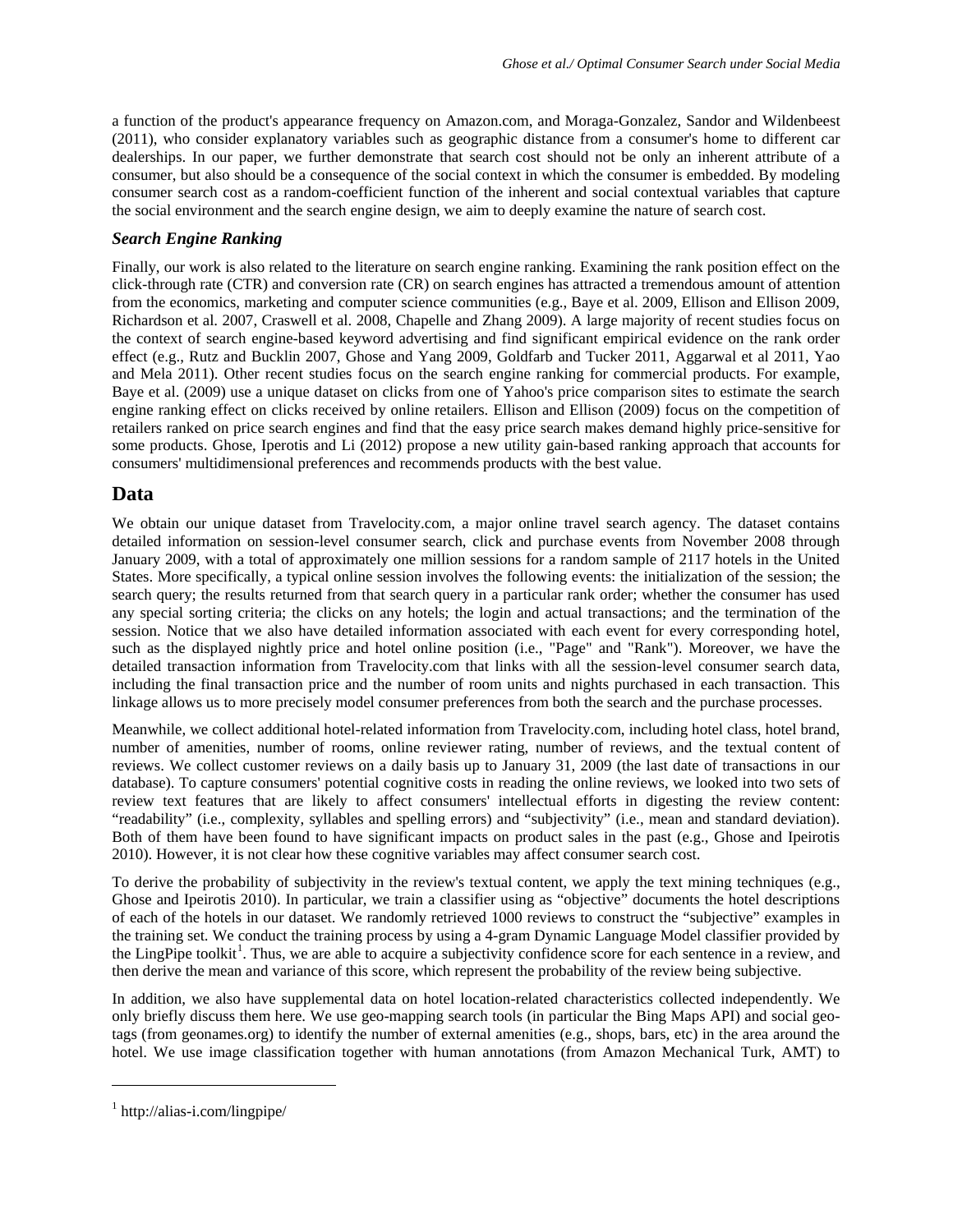examine whether or not there is a nearby beach, lake or downtown area, and whether the hotel is close to a highway or public transportation. We extract these characteristics within an area of 0.25-mile, 0.5 mile, 1-mile, and 2-mile radius. We also collect local crime rate from FBI statistics. For a better understanding of the variables in our setting, we present the definitions and summary statistics of all variables in Table 1.

| <b>Variable</b>          | <b>Definition</b>                           | <b>Mean</b>         | Std. Dev. | Min                    | <b>Max</b>   |
|--------------------------|---------------------------------------------|---------------------|-----------|------------------------|--------------|
| PRICE_DISP               | Displayed price per room per night          | 230.98              | 179.76    | 16                     | 2849         |
| PRICE_TRANS              | Transaction price per room per night        | 148.08              | 108.18    | 52                     | 2252         |
| <b>COMPLEXITY</b>        | Average sentence length per review          | 17.50               | 3.77      | $\overline{4}$         | 44           |
| <b>SYLLABLES</b>         | Average # syllables per review              | 246.81              | 50.53     | 76                     | 700          |
| <b>SPELLERR</b>          | Average # spelling errors per review        | 1.17                | .33       | $\mathbf{0}$           | 3.86         |
| <b>SUB</b>               | Review subjectivity - mean                  | .91                 | .03       | .05                    | 1            |
| <b>SUBDEV</b>            | Review subjectivity - standard deviation    | .02                 | .03       | $\mathbf{0}$           | .25          |
| <b>CLASS</b>             | Hotel class                                 | 3.62                | .70       | 1                      | 5            |
| <b>AMENITYCNT</b>        | Total # hotel amenities                     | 14.37               | 6.22      | $\overline{2}$         | 23           |
| <b>ROOMS</b>             | Total number of hotel rooms                 | 210.12              | 258.27    | 12                     | 2900         |
| <b>REVIEWCNT</b>         | Total # reviews                             | 13.56               | 25.60     | $\Omega$               | 202          |
| <b>RATING</b>            | Overall reviewer rating                     | 3.94                | .39       | 1                      | 5            |
| PAGE                     | Page number of the hotel                    | 20.86               | 13.44     | 1                      | 192          |
| <b>RANK</b>              | Screen position of the hotel                | 12.09               | 4.32      | 1                      | 25           |
| <b>SPECIALSORT</b>       | Dummy for a special sorting method          | .10                 | .30       | $\mathbf{0}$           | 1            |
| <b>BEACH</b>             | Beachfront within 0.6 miles                 | .19                 | .36       | $\mathbf{0}$           | 1            |
| <b>LAKE</b>              | Lake or river within 0.6 miles              | .23                 | .44       | $\mathbf{0}$           | $\mathbf{1}$ |
| <b>TRANS</b>             | Public transportation within 0.6 miles      | .31                 | .45       | $\mathbf{0}$           | 1            |
| <b>HIGHWAY</b>           | Highway exits within 0.6 miles              | .70                 | .42       | $\Omega$               | 1            |
| <b>DOWNTOWN</b>          | Downtown area within 0.6 miles              | .66                 | .45       | $\mathbf{0}$           | 1            |
| <b>EXTAMENITY</b>        | Number of external amenities within 1 mile, | 4.63                | 7.99      | $\mathbf{0}$           | 27           |
| <b>CRIME</b>             | City annual crime rate                      | 194.99              | 127.22    | 3                      | 1310         |
| <b>BRAND</b>             | Dummies for 9 hotel brands: Accor, Best     |                     |           | $\Omega$               | 1            |
| <b>Total # Sessions:</b> | <b>Time Period:</b><br>969,033              | 11/1/2008-1/31/2009 |           | <b>Total # Hotels:</b> | 2117         |
|                          |                                             |                     |           |                        |              |

#### **Table 1. Definitions and Summary Statistics of Variables**

## *Model-Free Evidence of Limited Search by Consumers*

Before we propose our model, we seek from the data any direct evidence that supports our assumption of consumers' limited search. First, we plot the distribution of the total number of pages a consumer browses in her search session. Figure 1 illustrates this distribution in detail, with the x axis representing the page counts and the y axis representing the density. We notice that over 25% of consumers browse only one page; over 50% of consumers browse less than three pages; and less than 10% of consumers browse more than 15 pages during their search for hotels. This finding is consistent with prior industry evidence that consumers seldom search more than three pages (e.g., Iprospect. 2008). Second, we further look into the distribution of the average number of click-throughs made per page during each search session. Figure 2 illustrates this distribution, with the x axis representing the click-throughs per page and the y axis representing the density. We find that, on average, consumers click less than one hotel (out of a total of 25 hotels) per page during their search. Moreover, a large majority of consumers click even less than 0.5 hotels per page, on average. This finding seems to imply that consumers' search costs are considerably high and that consumers only selectively devote their efforts to investigating a small subset of choices. These two figures provide us with preliminary evidence that consumers' search costs indeed exist and that consumer search is highly limited. Consumers are not able to obtain complete information on products, which contradicts the assumptions made by the traditional demand estimation approaches.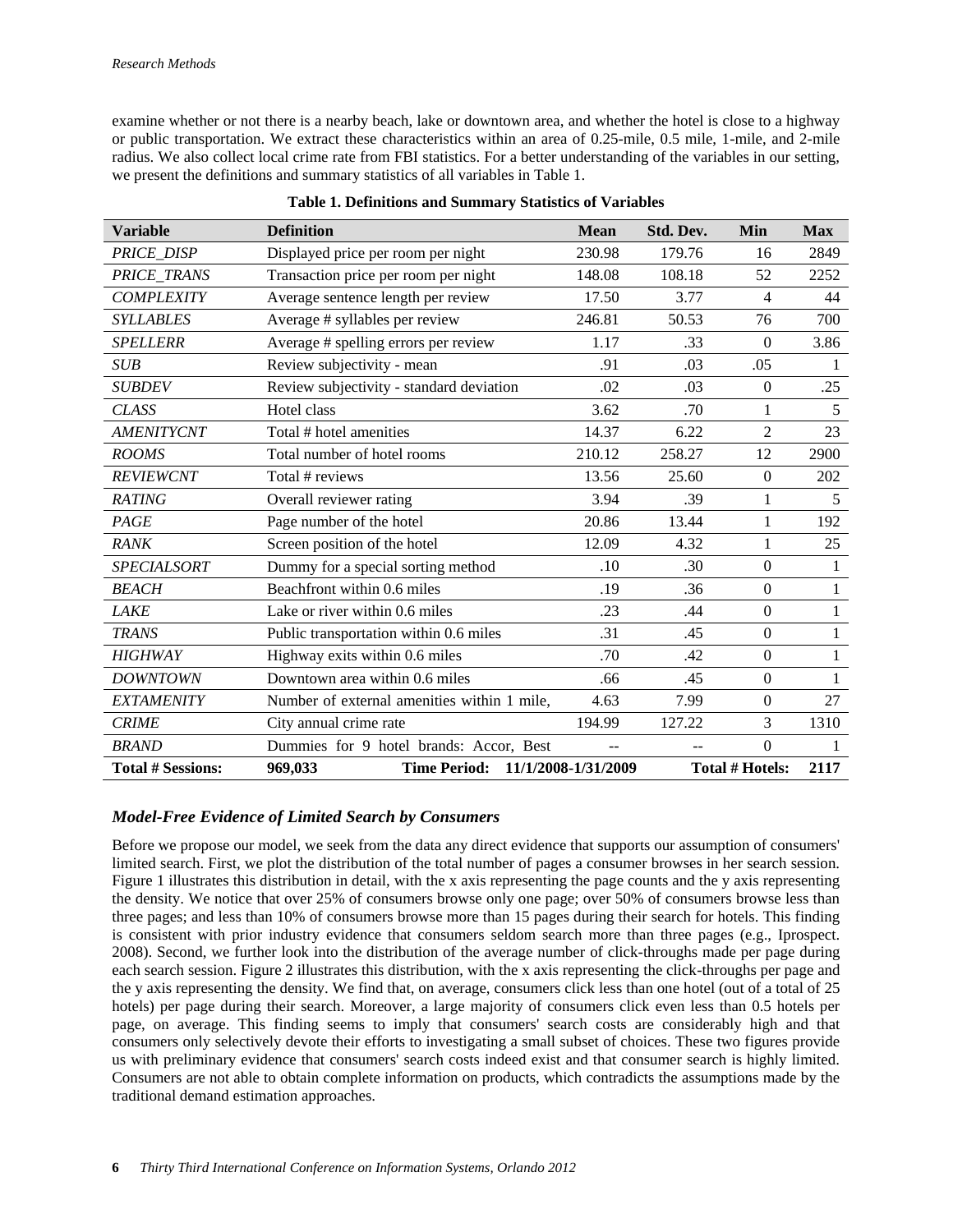



# **A Dynamic Structural Model of Consumer Sequential Search**

In this section, we discuss how we design our dynamic structural model for consumer sequential search based on an optimal stopping framework (Weitzman 1979) and then combine it with an individual-level random utility choice model to jointly estimate consumer heterogeneous preferences and search cost. The key advantage of our proposed model is not only that it captures the dynamics of consumers' search and click-through behaviors, but also that, with the detailed transaction information, it captures consumers' final purchase decisions under limited search. Moreover, by modeling consumer search cost as a random-coefficient function of inherent and social contextual variables, we are able to deeply examine the nature of search cost.

We assume that consumers search sequentially on product search engines. The sequential search assumption is the basis of our model. Although the existing literature holds two different views of the nature of consumer search non-sequential search and sequential search—we believe that the sequential approach is a closer match for *online* consumer search. This assumption is consistent with the mainstream research by the web search community and major search engine companies (e.g., Richardson et al. 2007, Craswell et al. 2008, Chapelle and Zhang 2009). In addition, many recent studies in economics and marketing have also adopted the sequential search strategy for examining consumer search in an online environment (e.g., Kim et al. 2010, Koulayev 2010, Branco, Sun and Villas-Boas 2010).

#### *Model Setting*

 $\overline{a}$ 

(1) Product Utility.

Assume the utility of product *j* for consumer *i* to be a random-coefficient model as follows:

$$
u_{ij} = V_{ij} + e_{ij},\tag{1}
$$

where  $V_{ij} = V_{ij}^S + V_{ij}^L$  represents the expectation of the overall product utility. It consists of two parts <sup>[2](#page-6-0)</sup>: the expected utility from "summary-page" product characteristics that consumers can directly observe on the search result summary page,  $V_{ij}^S$ , and the expected utility from "landing-page" product characteristics that consumers can only observe after clicking the hotel and arriving at the hotel's landing page,  $V_{ii}^L$ .

Let  $X_i$  be a vector of summary-page characteristics for product *j*. In our study,  $X_i$  includes *Hotel Class*, *Hotel Brand, Customer Rating* and *Total Review Count.* Let  $P_i$  represent the *Price* for product *j* that is also directly available to consumers on the search result summary page. Thus, we can model the expected summary-page utility as  $V_{ii}^{S} = X_{i} \beta_{i} - \alpha_{i} P_{i}$ , where  $\beta_{i}$  and  $\alpha_{i}$  are consumer-specific parameters capturing the heterogeneous preferences

<span id="page-6-0"></span><sup>&</sup>lt;sup>2</sup> We have also tried an alternative model where the overall expected utility contains only  $V_i^L$ , meaning that a consumer can only reveal the product utility after the click-through and the choice set contains only products that are clicked. We estimate this alternative model accordingly and find the results are very consistent. Due to space limitation, we do not provide the results in this paper. They are available from the authors upon request.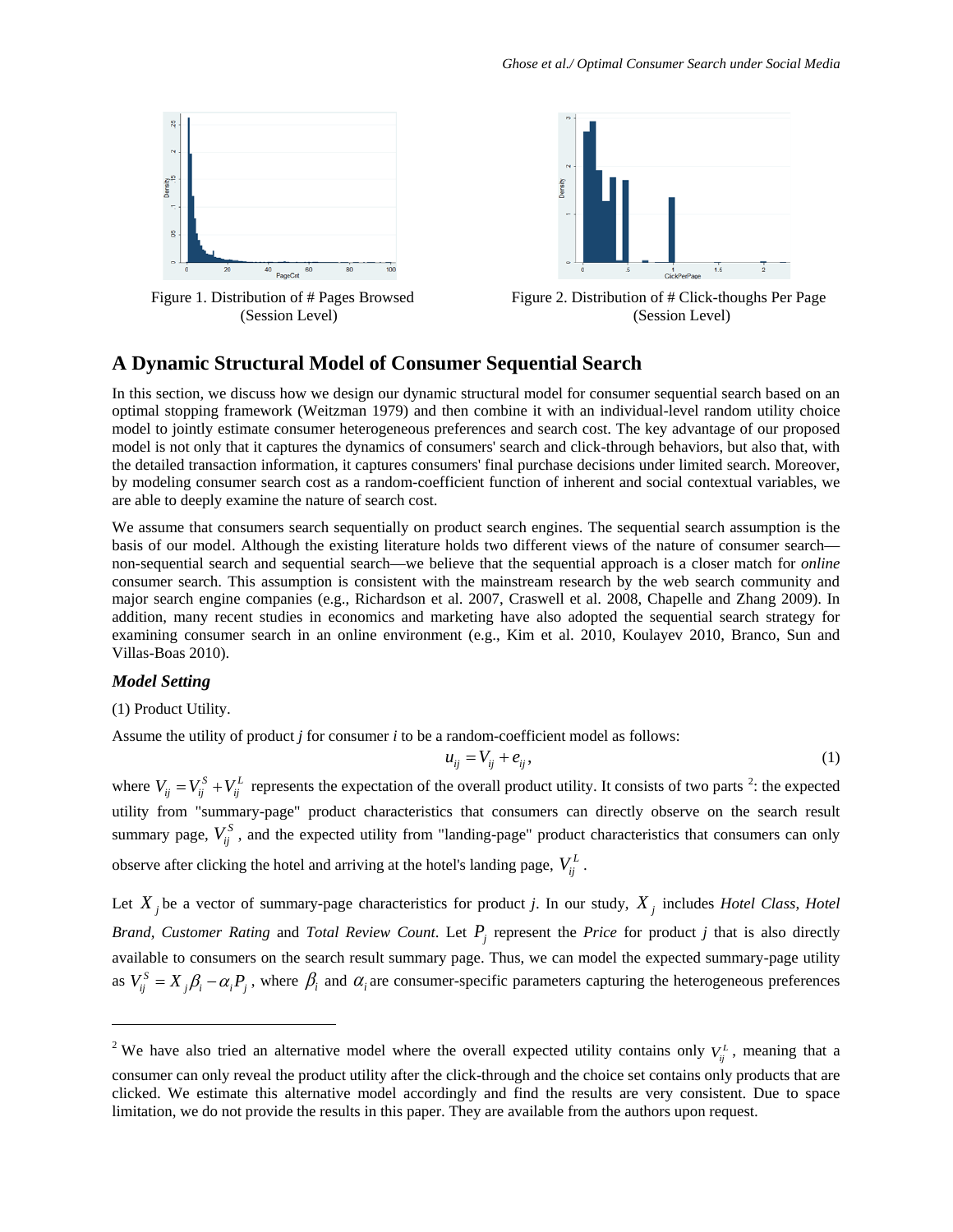of consumers. Consistent with the prior literature (e.g., Kim et al. 2010), we assume that  $\beta_i \sim N(\overline{\beta}, \sum_{\beta})$  where  $\overline{\beta}$ is a vector containing the means of the random effects and  $\sum_{\beta}$  is a diagonal matrix containing the variances of the random effects. Moreover, we assume that  $\alpha_i \sim N(\alpha, \sigma^2)$ .

Similarly, we can model the expected landing-page utility as  $V_{ij}^L = L_j \lambda_i$ , where  $L_j$  represents a vector of landingpage characteristics for product *j*. In the estimation, *Lj* includes *Total Amenity Count*, *Total Number of Rooms, Total Number of External Amenities, Beach, Lake, Downtown, Highway, Public Transportation* and *Crime Rate*. λ*<sup>i</sup>* represents consumer-specific parameter capturing the heterogeneity. Consistent with previous assumptions, it follows a normal distribution  $\lambda_i \sim N(\overline{\lambda}, \sum_i)$ .

Thus, the overall utility function can be written as

$$
u_{ij} = X_j \beta_i - \alpha_i P_j + L_j \lambda_i + e_{ij}.
$$
\n<sup>(2)</sup>

Note that  $e_{ij}$  represents the unknown stochastic error during the consumer's decision process. It is assumed to be i.i.d. across consumers and products. For estimation tractability, we assume it to follow a Type I Extreme Value distribution  $e_{ii} \sim Type \, I \, EV(0,1)$ .

#### (2) Search Cost.

Meanwhile, consumers have cognitive limitations in searching and evaluating choices in the decision- making process. Consequently, consumers' choice sets are limited and endogenously formed in the search market. According to Simon's theory of bounded rationality (Simon 1955), cognitive cost may occur due to decision makers' limitations of time, knowledge and cognitive capacity. In the online environments, extensive prior literature investigates the factors that influence the complexity and effectiveness of web-based information systems (e.g., Germonprez and Zigurs 2005, Hauser et al. 2009). Theoretical framework is developed to examine three dimensions (Germonprez and Zigurs 2005): *content* (e.g., amount of information (Schneider 1987)), *form* (e.g., user interface, navigation and structure), and *cognition/user perception* (e.g., orientation as website coherence via hypertext links, orientation as cognitive overhead via the amount of information (Thuring et al. 1995), perceived usefulness and perceived ease of use (Davis et al. 1989)).

Therefore, we model consumers' search costs to account for these three dimensions in the evaluation of productrelated information, including both the *structured product information* (such as seller-provided product descriptions) and the *unstructured product information* (such as social content generated by the online communities). Meanwhile, eye-tracking studies have shown that consumers tend to scan the search results in order (e.g., Aula and Rodden 2009), and visual attention influences consumer choice (Pieters and Warlop 1999). Thus, the product's *online screen position* can also have a significant effect on consumer search cost.

Note that since in our study the design of each product landing page on the search engine is identical, each providing the same user interface, navigation, structure, hypertext links and website coherence, etc. Because our goal is to examine the variation in the search costs, we focus only on the variables that vary along the above three dimensions. More specifically, we focus mainly on the content dimension and examine the amount and complexity of productrelated information. We use the *Total Amenity Count* to approximate the structured product information. Regarding the unstructured product information, we use the *Total Review Count*, *Review Readability* (complexity, syllables and spelling errors) and *Review Subjectivity* (mean and standard deviation) for approximation. In addition, we use the *Page Number*, *Rank Order* and *Whether The Search Results Are Specially Sorted* in a particular consumer's search session (i.e., not under the default ranking) to capture the online position effect. Meanwhile, we assume consumer search cost to follow a log-normal distribution. Taking into consideration consumer heterogeneity, we model the search cost of consumer *i* for product *j* to be a random-coefficient function as follows:

$$
c_{ij} = \exp(\gamma_{0i} + \gamma_{1i} PAGE_j + \gamma_{2i} RANK_j + \gamma_{3i} SPECIALSORT_{ij} + \gamma_{4i} AMENTCYCNT_j + \gamma_{5i} REVIEWCNT_j
$$
  
+  $\gamma_{6i} COMPLEXITY_j + \gamma_{7i} SYLLABLES_j + \gamma_{8i} SPELLERR_j + \gamma_{9i} SUB_j + \gamma_{10i} SUBDEV_j),$  (3)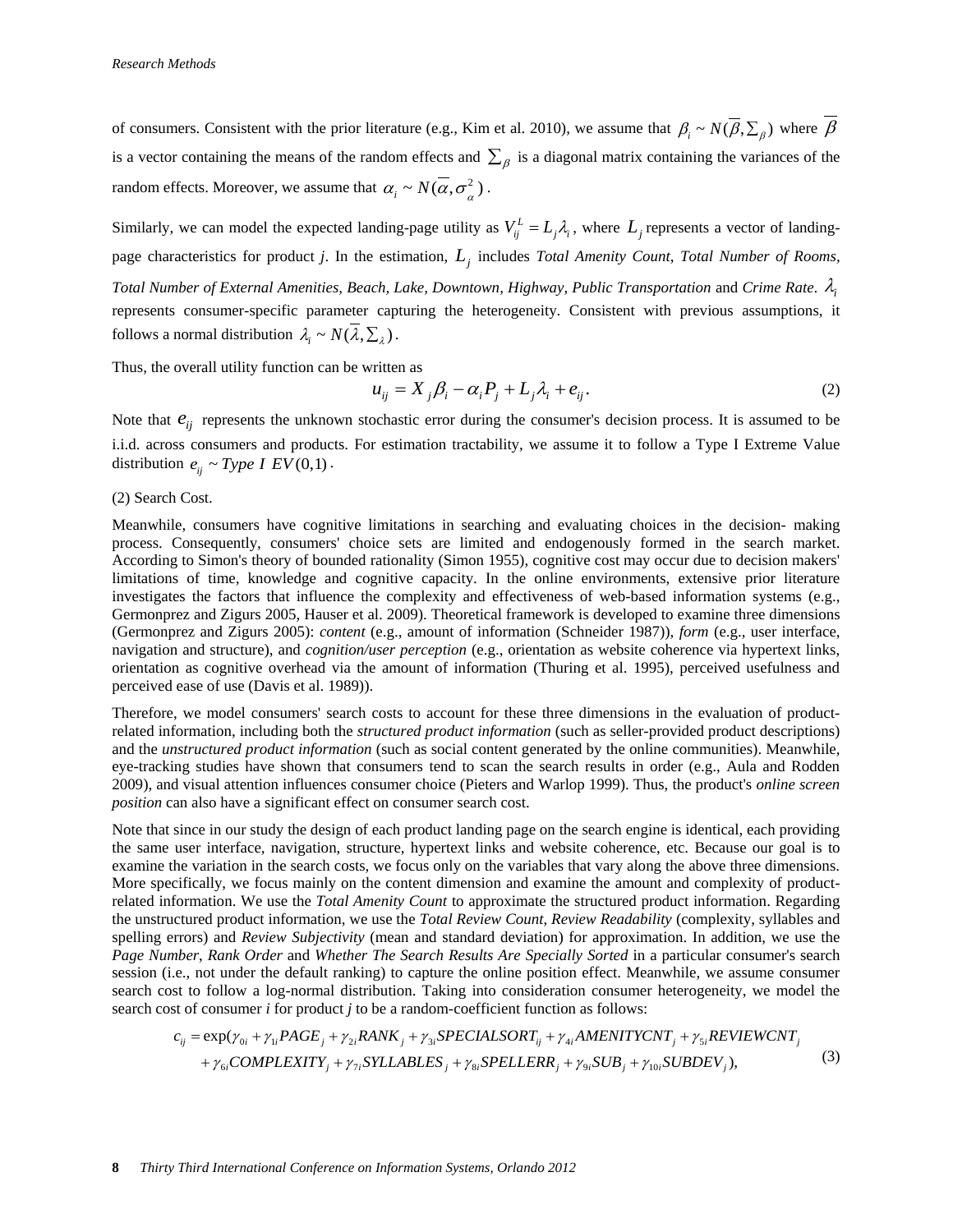where  $\gamma_i \sim N(\gamma, \Sigma_\gamma)$ ,  $\overline{\gamma}$  is a vector containing the means of the random effects and  $\Sigma_\gamma$  is a diagonal matrix containing the variances of the random effects.<sup>[3](#page-8-0)</sup> Our final goal is to estimate the parameters of the random coefficients from equations (2) and (3):

$$
\{\theta\} = \left\{ (\overline{\alpha}, \sigma_{\alpha}), \ (\overline{\beta}, \Sigma_{\beta}), \ (\overline{\lambda}, \Sigma_{\lambda}), \ (\overline{\gamma}, \Sigma_{\gamma}) \right\}.
$$
 (4)

## *Problem Description and the Optimal Search Framework (Weitzman 1979)*

In general, our consumer search problem can be described as follows. Assume that a consumer searches sequentially (i.e., examines alternatives one by one) to find a product. At each stage of the search, the consumer has two options (actions): to continue to search for the next alternative or to stop and choose the current best alternative. Consider that the consumer is forward-looking. This implies that at any stage during her search, she always tries to choose an action that maximizes her *expected utility from the current stage going forward*—meaning that she tries to maximize the marginal benefits from both the current stage and all potential future stages. Therefore, the key problem here is to determine the consumer's "optimal stopping point."

Our solution to this problem builds on Weitzman's (1979) optimal sequential search framework. Weitzman proposed an optimal stopping rule in which alternatives are ranked in descending order of their *reservation utility*. This value indicates a "rate of return" from searching each alternative (we will formally define it shortly). A consumer searches sequentially according to the ranking list. She stops searching if the utility from the current best alternative exceeds the reservation utility of the next best alternative. Otherwise, she continues to search the next alternative in the ranking and repeats the process until she finds an alternative that meets the stopping criterion.

Reservation utility plays an important role in this model framework. It is defined as the utility value for an alternative at which the consumer would be *indifferent* between searching the alternative at a certain cost or accepting this utility value (and stopping). In other words, the reservation utility is the value that satisfies the boundary condition where the marginal cost of searching an extra alternative equals the expected marginal benefits. If the consumer already has an item of higher utility, she should stop since the expected marginal benefits from search are less than the cost. If the consumer does not have a utility as high as the forthcoming reservation utility in the ranking list, she should continue to search because the expected marginal benefits will exceed the expected cost.

More formally, let  $u_i^*$  be the current highest utility searched by consumer *i* so far. Let  $z_{ij}$  be the reservation utility of product *j* for consumer *i*, and let *J* be the total number of products available in the market. Thus, for each consumer *i*, rank products in descending order of their reservation utility  $z_{ij}$ , denoted by  $r_i(1)...r_i(J)$ .

$$
z_{i,\eta(1)}, \ z_{i,\eta(2)}, \ z_{i,\eta(3)}, \dots, \ z_{i,\eta(j)}, \dots z_{i,\eta(J)}
$$
\n
$$
(5)
$$

Note that, intuitively, ranking products by their reservation utility implies how "desirable" these products appear to consumer *i*. According to Weitzman's "selection rule" (1979), consumer *i* searches sequentially from the product with the highest reservation utility,  $z_{i, \eta(1)}$ , to the lowest,  $z_{i, \eta(1)}$  in the ranking list.

Given the current best utility  $u_i^*$ , the expected marginal benefits for consumer *i* from searching product *j* are

$$
B_{ij}(u_i^*) = \int_{u_i^*}^{\infty} (u_{ij} - u_i^*) f(u_{ij}) du_{ij},
$$
\n(6)

where  $f(\mathbf{I})$  is the probability density function of product utility  $u_{ij}$ . These expected marginal benefits  $B_{ij}(u_i^*)$ represent the expectation of the utility for product *j*, given that it is higher than  $u_i^*$ , multiplied by the probability that  $u_i$  exceeds  $u_i^*$ . As we notice, the benefits of search depend only on the distribution of utility above  $u_i^*$ .

We know that the reservation utility  $z_{ij}$  meets the following boundary condition, where the marginal search cost  $c_{ij}$ equals the expected marginal benefits from searching product *j*.

 $\overline{a}$ 

<span id="page-8-0"></span> $3$  The log-normal assumption of search cost is consistent with the prior literature (e.g., Kim et al. 2010, Wildenbeest 2011). In addition, we were able to theoretically demonstrate that the log-normally distributed search cost and Type I EV distributed product utility together lead to a power-law distributed click probability, which dovetails with what is observed in reality. The proof is available from the authors upon request.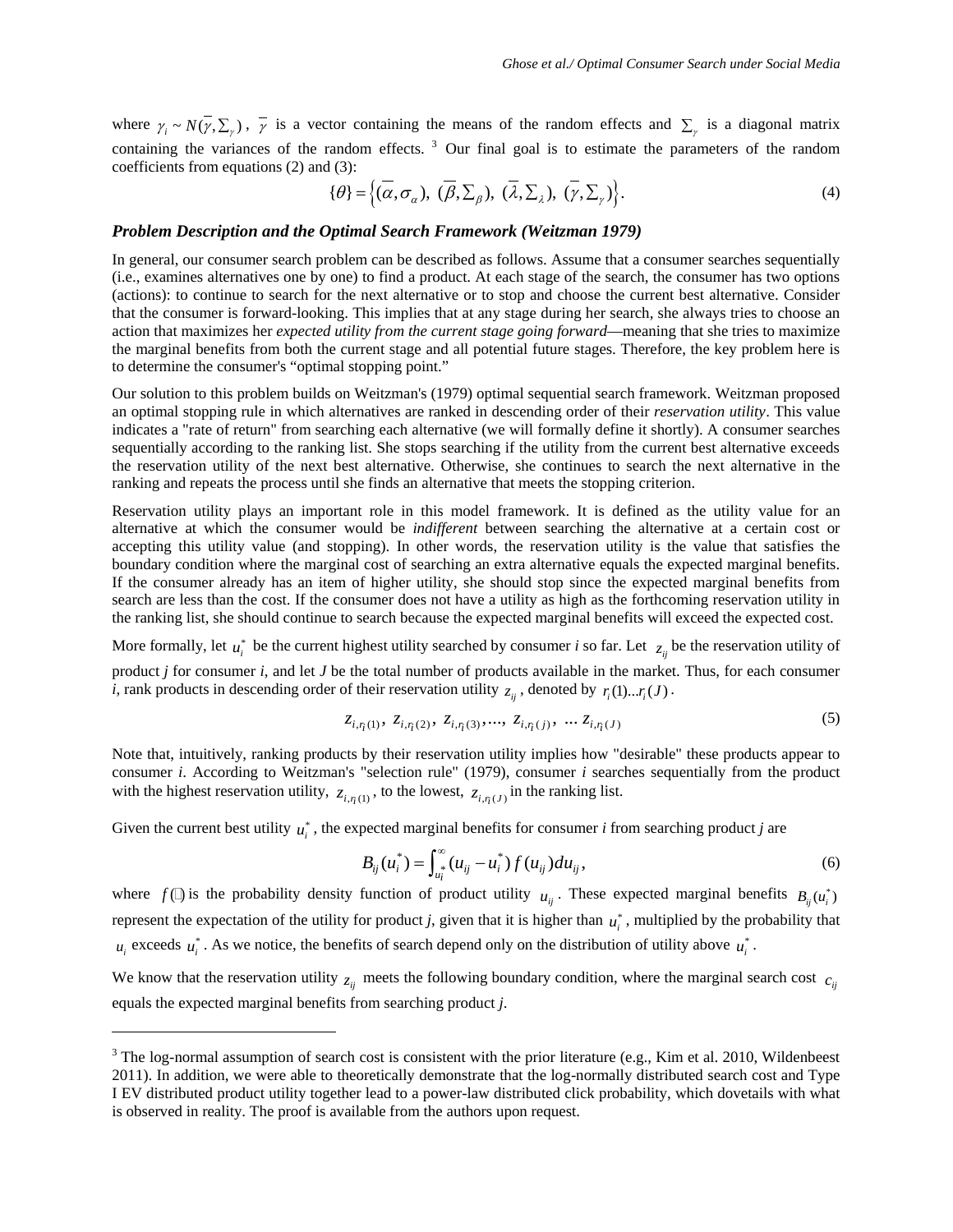$$
c_{ij} = B_{ij}(z_{ij}) = \int_{z_{ij}}^{\infty} (u_{ij} - z_{ij}) f(u_{ij}) du_{ij}.
$$
 (7)

Therefore, when consumer *i*'s current best utility is equal to the reservation utility of product *j*,  $u_i^* = z_{ij}$ , she is indifferent between searching for *j* or stopping (and accepting  $u_i^*$ ). Consumer *i* will continue to search for product *j* if her current best utility is lower than the reservation utility of product *j*,  $u_i^* < z_{ij}$ , and she will stop otherwise.<sup>[4](#page-9-0)</sup>

#### *Click Probability*

We define the click probability in a fashion similar to (Kim et al. 2010). Let  $r(j)$  denote the product with the  $j$ th highest ranked reservation utility  $z_{i,r(j)}$ . Let  $\pi_{i,r(j)}$  be the probability that consumer *i* will click product  $r(j)$ . This probability equals the probability that the current highest utility among all the previously "searched" *j-1* products (meaning those products that consumers either click or observe on the search result summary page) is lower than the reservation utility of product  $r(j)$ . Thus, we model the click probability of product  $r(j)$  for consumer *i* as

$$
\pi_{i,r(j)} = \Pr[r(j) \text{ is clicked by consumer } i]
$$
  
=  $\Pr[\max_{m=1}^{j-1} (V_{i,r(m)} + e_{i,r(m)}) < z_{i,r(j)}] = \prod_{m=1}^{j-1} F_e(z_{i,r(j)} - V_{i,r(m)}), j > 1,$  (8)

where  $F_e$  ( $\Box$ ) is the CDF of  $e_{ij}$ , which in our case is  $e_{ij} \sim TypeI$   $EV(0,1)$ .

#### *Conditional Purchase Probability*

Product  $r(j)$  is purchased by consumer *i* if and only if consumer *i* stops searching and chooses  $r(j)$  over everything else within the choice set. Thus, the following two conditions must be met:

- 1) The utility of  $r(j)$  is greater than the reservation utility of any other product that has not been searched for;
- 2) The utility of  $r(j)$  is greater than the utility of any other product that has already been searched for.

Let  $S_{i,N_i}$  be the search-generated optimal choice set of size  $N_i$  for consumer *i*. Thus, we can model the purchase probability of product  $r(j)$  for consumer *i* as

$$
\eta_{i,r(j)} = \Pr[r(j) \text{ is purchased by consumer } i]
$$
\n
$$
= \Pr[(V_{i,r(j)} + e_{i,r(j)}) > z_{i,r(m)}, \ r(m) \notin S_{i,N_i}] \times \Pr[(V_{i,r(j)} + e_{i,r(j)}) > (V_{i,r(k)} + e_{i,r(k)}), \ r(k) \in S_{i,N_i}]
$$
\n
$$
= \prod_{m=N_i+1}^{J} \left(1 - F_e(z_{i,r(m)} - V_{i,r(j)})\right) \times \frac{\exp(V_{i,r(j)})}{1 + \sum_{k=1}^{N_i} \exp(V_{i,r(k)})}.
$$

(Note that the mean utility for outside good  $r(0)$  is normalized to zero,  $V_{i,r(0)}$ =0.)

(9)

#### *Joint Probability of Click and Purchase*

 $\overline{a}$ 

Finally, to account for the consumer's click and purchase decisions, given the dynamic formation of the choice set, we examine the joint probability of all the click and purchase events in that consumer's online session. More specifically, define  $\omega_{i,r(j),N_i}$  as the joint probability that consumer *i* has clicked  $N_i$  products and then purchased product  $r(j)$ . Thus, we can model this joint probability as the following.

 $\omega_{i,r(j),N_i} = \Pr[r(1)...r(N_i)$  are clicked by consumer *i*,  $r(j)$  is purchased by consumer *i*,  $0 \le j \le N_i$ 

<span id="page-9-0"></span><sup>&</sup>lt;sup>4</sup> Due to page limitation, we refer interested readers to our online appendix for more details on the derivation of the optimal search strategy at [http://pages.stern.nyu.edu/~bli/ICIS2012app.pdf.](http://pages.stern.nyu.edu/~bli/ICIS2012app.pdf)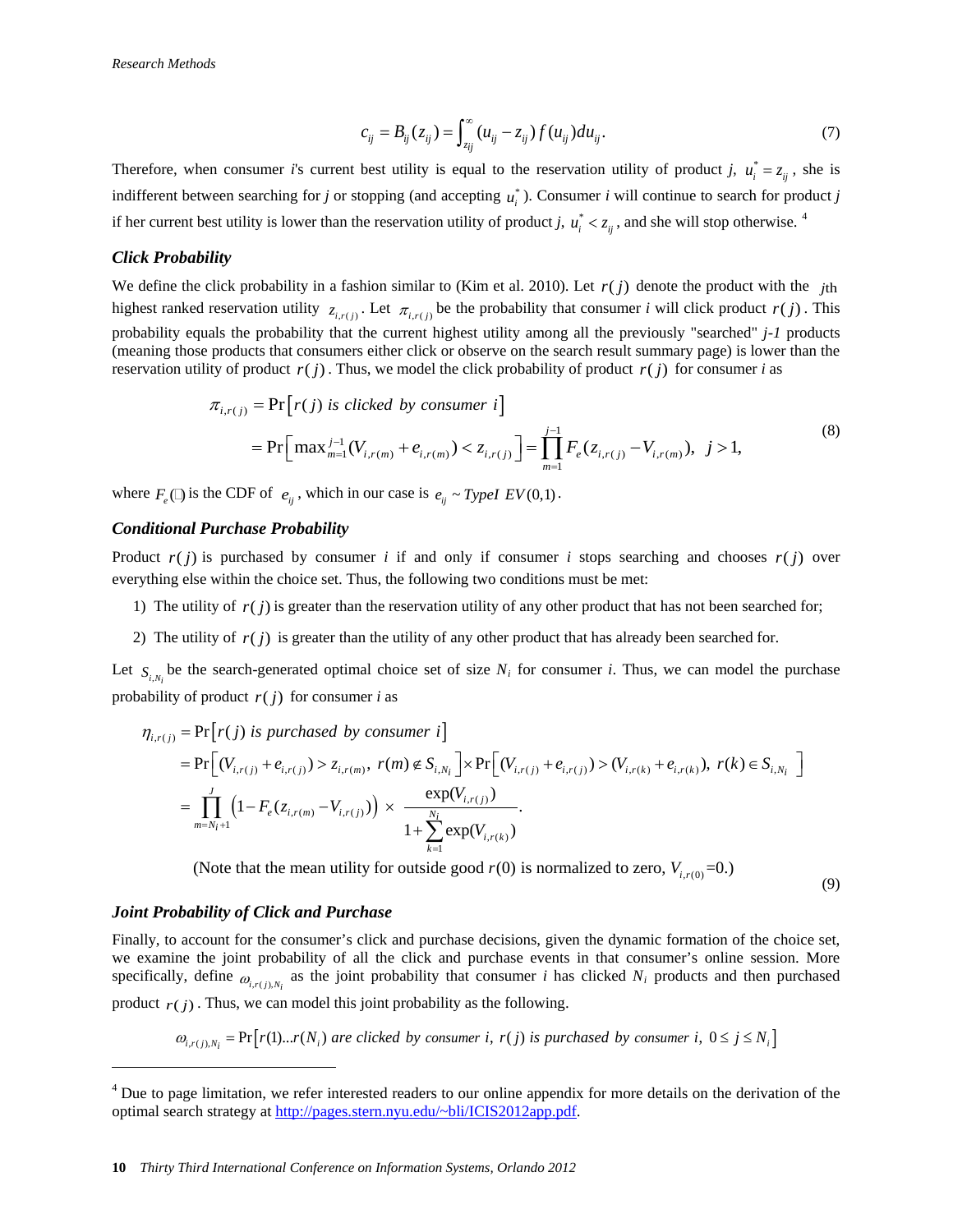$$
= \left(\prod_{k=1}^{N_i} \pi_{i,r(k)}\right) \times \eta_{i,r(j)}.
$$
\n(10)

#### *Log-Likelihood Function*

Based on all of the above, we can derive the overall likelihood function of each consumer searching for and purchasing each product as what we observed from the data in the following way:

$$
Likelihood(\theta) = \prod_{i=1}^{I} \prod_{j=0}^{J} (\omega_{i,r(j),N_i})^{y_i},
$$
\n(11)

where *I* is the total number of consumers.  $y_i = 1$  if the consumer has clicked and purchased product  $r(j)$ ;  $y_i = 0$ otherwise. Correspondingly, the overall log-likelihood function is

$$
LL(\theta) = \sum_{i=1}^{I} \sum_{j=0}^{J} \Big[ y_i \ln(\omega_{i,r(j),N_i}) \Big].
$$
 (12)

## **Identification**

One of the major challenges in the dynamic search demand estimation is how to simultaneously identify consumers' heterogeneous preferences and search cost. As pointed out by Sorensen (2001) and Hortacsu and Syverson (2004), explaining search decisions by consumers with heterogeneous preferences imposes an identification problem. A person may stop searching either because she has a high valuation for the products already found or because she has a high search cost. Therefore, an observed search outcome can be explained either by the preferences for product characteristics or by the moments of the search cost distribution (Koulayev 2010). It is important to understand how these two causes can be uniquely recovered and what type of data are needed for the empirical identification.

In our proposed model, there are four major effects that need to be identified: Consumer Preferences (Mean and Heterogeneity) and Consumer Search Cost (Mean and Heterogeneity). The key identification strategy of our estimation relies on the fact that consumer preferences enter the decision-making processes of both search and purchase, whereas consumer search cost enters only the search decision-making process. Once the consideration set is generated after search, the conditional purchase decision should depend only on the consumer preferences. Our unique dataset containing both consumer search data and purchase data allows us to successfully identify these effects. We provide more detailed discussions below.

#### (1) Mean Consumer Preferences.

The mean preferences for product characteristics are identified by the correlation between the click and purchase frequencies of products and the frequencies of underlying products' characteristics. We measure the mean effect of a product characteristic by how often the same (or similar) characteristic appears in the products that are clicked or purchased by consumers. This identification is similar to the one in most traditional choice models, except that it takes into consideration not only the observed purchases, but also the clicks, to infer consumer mean preferences.

#### (2) Heterogeneous Consumer Preferences.

We identify consumer heterogeneous preferences from two perspectives. First, we partially identify them from the search data by the discrepancy between our model's predicted click probabilities, based solely on the mean consumer preferences, and the observed click probabilities. Moreover, since we also observe consumers' final purchases, these purchase data allow us to identify the heterogeneous preferences by the discrepancy between the model's predicted purchase probabilities, based solely on the mean consumer preferences, and the observed purchase probabilities. Notice that the latter source provides us an opportunity to uniquely recover consumer heterogeneous preferences from the heterogeneous search cost because once the consideration set is generated after search, the conditional purchase decision should depend only on consumer preferences.

#### (3) Mean Consumer Search Cost.

The mean search cost is partially identified by the observed average size of the consumer's search-generated consideration set. Meanwhile, note that we model the search cost as a function of different characteristics (e.g., product online position, the amount and complexity of social media content), which can be viewed simply as additional product characteristics. Thus, similar to the identification of consumer mean preferences, we can identify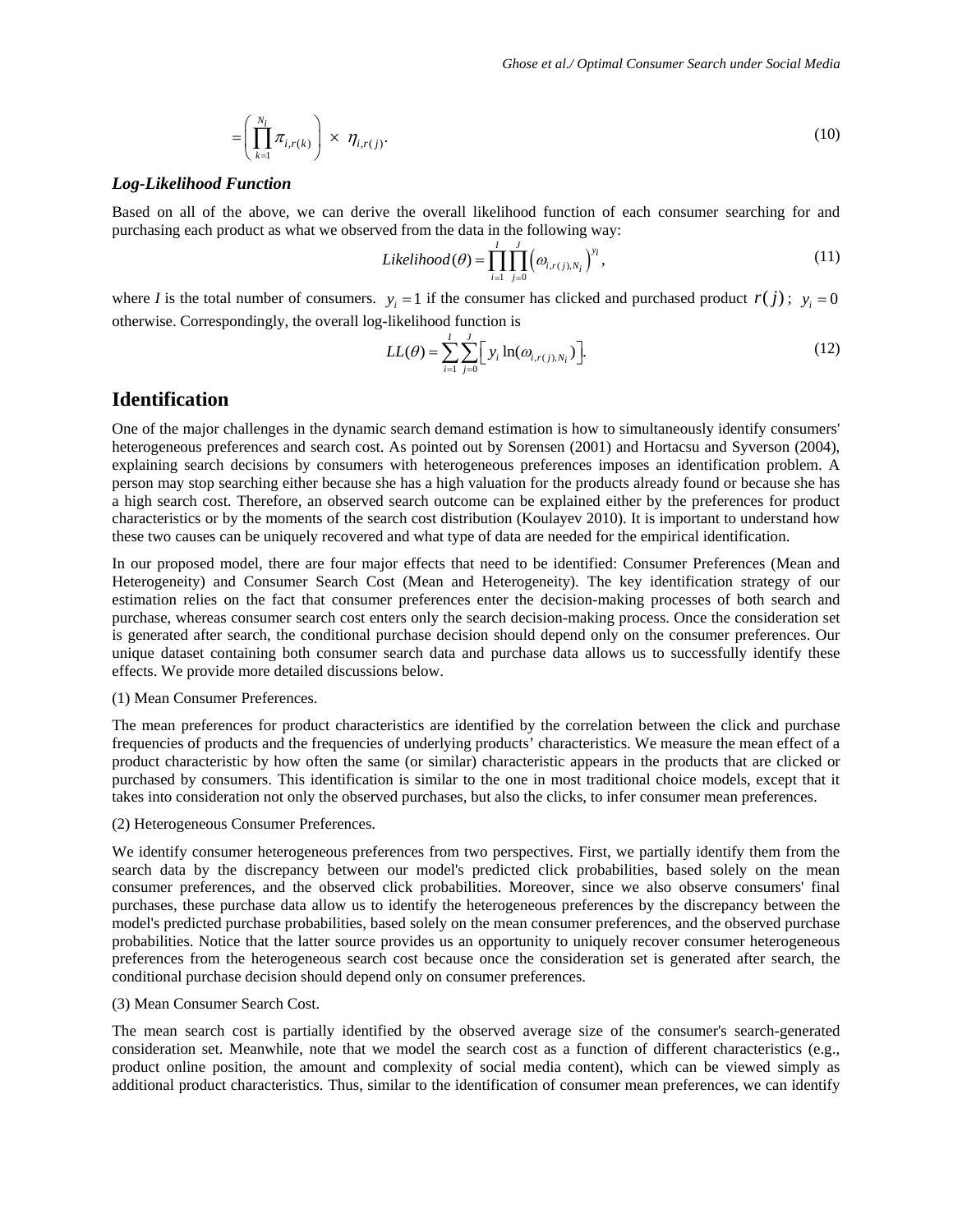the mean search cost coefficients by the correlation between the observed click frequencies and the frequencies of underlying search cost characteristics.

(4) Heterogeneous Consumer Search Cost.

Finally, we identify the heterogeneous search cost through two sources. First, given that consumer heterogeneous preferences are identified through the conditional purchase probabilities, we can then identify the heterogeneous search cost by the joint variation of the consideration set size and the click probabilities. In addition, as Kim et al. (2010) point out, the nonlinear functional form in the reservation utility (i.e., equation (7)) can also help identify consumer preference and search cost parameters. Since the consumer preferences enter the equation in a nonlinear manner (i.e., need to integrate over the utility), whereas the search cost enters the equation in a linear manner, this mathematical nonlinearity helps us separately identify consumer heterogeneous preferences and search cost.

# **Estimation Results**

We iteratively estimate the model using a Maximum Simulated Likelihood (MSL) method. In particular, we apply the Monte Carlo method for numerical simulation, where for each individual observation, we simulate 250 random draws from the joint distribution of the individual heterogeneous parameters  $\{\theta\}$  and compute the corresponding individual-level joint probability  $\omega_{i,r(j),N_i}$ . Then, we construct the objective function—the overall log-likelihood

 $LL(\theta)$ . To maximize this function, we choose to use a non-derivative-based optimization algorithm (i.e., the Nelder-Mead simplex method) for heuristic search<sup>[5](#page-11-0)</sup>. This procedure iteratively searches for the optimal set of parameters  $\{\theta^*\}$  until the log-likelihood function  $LL(\theta)$  is maximized.

$$
\{\theta^*\} = \underset{\{\theta^*\}}{\text{arg min}} \sum_{i=1}^{I} \sum_{j=0}^{J} \Big[ y_i \ln(\omega_{i,r(j),N_i}) \Big]. \tag{13}
$$

The main computational complexity of the estimation comes from the calculation of the reservation values. During each iteration of the optimization algorithm, for each observation and each value of the search cost, we need to solve  $z_{ij} = B_{ij}^{-1}(c_{ij})$  numerically. To improve the estimation efficiency, we apply an interpolation-based method to compute the reservation values (Kim et al. 2010, Koulayev 2010). The main results are shown in Table 2 column 2.

## *Discussion*

 $\overline{a}$ 

First, we find that the majority of the coefficients are statistically significant at the  $p \le 5\%$  level, including both the mean effects  $(\overline{\alpha}, \overline{\beta}, \overline{\lambda}, \overline{\gamma})$  and the heterogeneity  $(\sigma_{\alpha}, \Sigma_{\beta}, \Sigma_{\lambda}, \Sigma_{\gamma})$ . Consistent with theory, *PRICE* has a negative effect on hotel demand. *CLASS*, *AMENITYCNT*, *ROOMS*, *RATING* and *REVIEWCNT* each has a positive effect on hotel demand. For location-related hotel characteristics, consistent with Ghose et al (2012), we find that *BEACH, TRANS, HIGHWAY, DOWNTOWN* each has a positive effect on hotel demand, whereas *LAKE* and *CRIME* each shows a negative effect. Meanwhile, we find that online screen position has significant effects on consumer search cost. In particular, *PAGE* and *RANK* both can lead to an increase in the search cost.

Interestingly, we find that *SPECIALSORT* has a negative mean effect on consumer search cost, while also showing a large heterogeneity. This result suggests that, on average, when consumers sort the search results by themselves using the ranking recommendation algorithms provided by the product search engines, it helps them to reduce search costs by making the attractive products more visible. However, if the ranking is generally bad, or the top-ranked products are not satisfactory, such sorting action may have an opposite effect and lead to an increase in consumer search cost. This finding highlights the importance of search engine ranking design.

With regard to the cognitive variables that measure the amount and complexity of product information, we find that both the seller-provided structured information and the social media-related unstructured information lead to an increase in consumer search cost. More specifically, *AMENITYCNT* and *REVIEWCNT* both show a positive sign, implying that the more product features or the more feedback from online social communities for a hotel on search

<span id="page-11-0"></span><sup>&</sup>lt;sup>5</sup> For a robustness check, we also tried the derivative-based optimization algorithms (e.g., the Broyden-Fletcher-Goldfarb-Shanno (BFGS) algorithm and the Nested Fixed Point algorithm (NFXP)). We found that different optimization algorithms can recover consistent structural parameters in our case.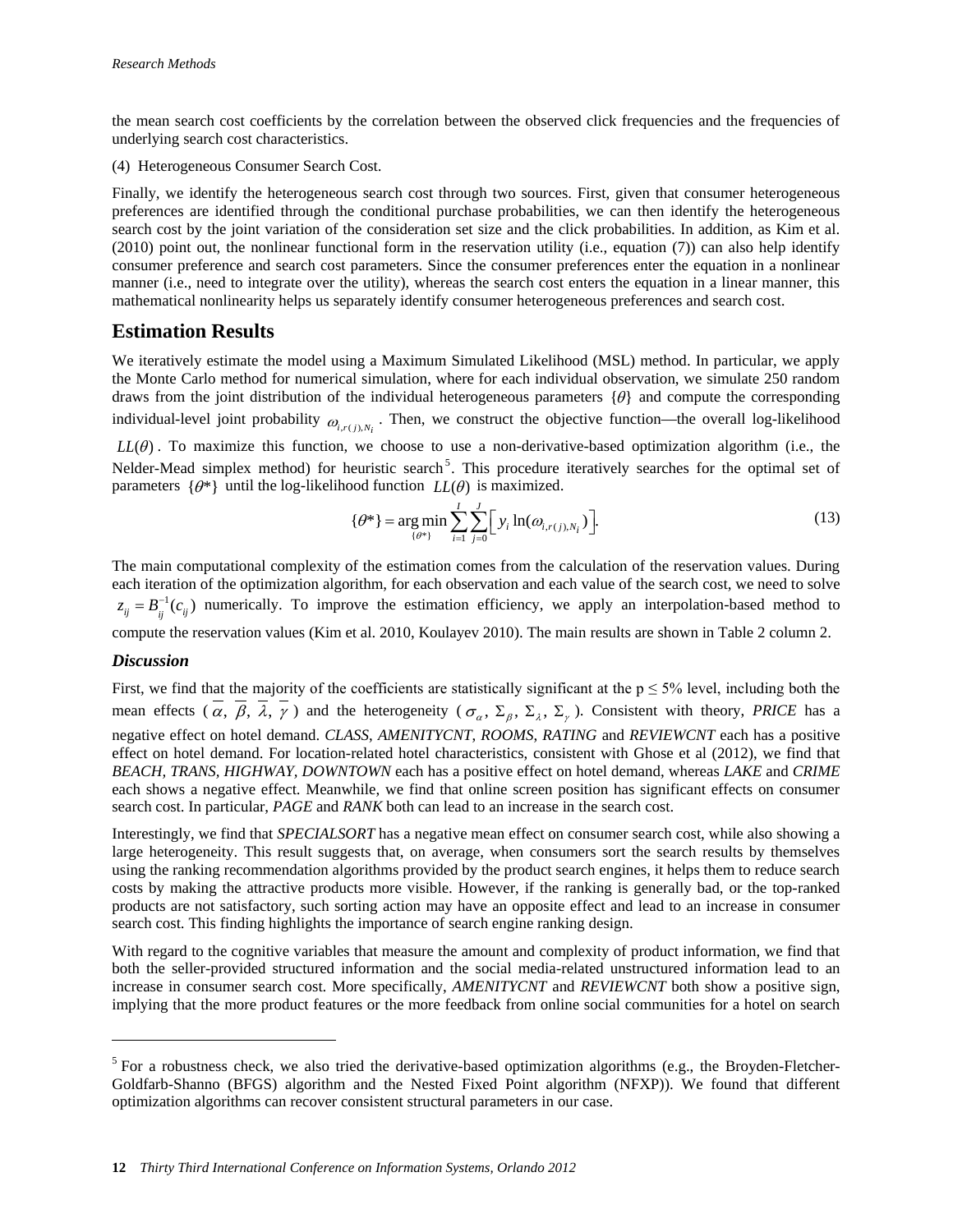engines, the higher cognitive costs it requires for consumers to search and evaluate that hotel. Meanwhile, *COMPLEXITY*, *SYLLABLES* and *SPELLERR* each show a positive sign, suggesting that consumers' abilities in digesting the textual content of social media information is limited. Long sentences, complex words or spelling errors may discourage consumers from continuing to search on product search engines. Moreover, *SUB* and *SUBDEV* show a positive sign, implying that subjective content and an inconsistent, sentiment writing style create a cognitive burden for consumers during product search and may lead to early termination of their search.

To acquire a better intuition of the search cost, we quantitatively derive the dollar value of different search cost variables. This dollar value represents how much a certain variable effect can be translated into price. We find that, on average, the effort of continuing to search an additional page costs \$39.15, while the effort of continuing to search an additional screen position on the same page costs \$6.24. A good ranking recommendation can, on average, save consumers \$9.38. However, a bad ranking recommendation can lead to an \$18.54 loss for consumers. Meanwhile, a one-word increase in the average sentence length costs consumers \$2.73 to digest the review content on the product search engine. One more syllable or one more spelling error per review can cost consumers \$3.77 or \$1.60, respectively, during the product search. One more amenity displayed on the product search engine increases search cost by \$1.00, and one more customer review increases consumer search cost by \$1.17.

### *Robustness Checks*

To assess the robustness of our estimation model and results, we conduct three robustness tests:

#### *1) Robustness Test I: Exclude the social media variables from the search cost specification.*

One of the main goals in our paper is to examine how the amount and complexity of product-related social media content affect consumer search cost. So, we are interested in comparing the differences in the search models with and without the set of social media variables. The results of this test are illustrated in Table 2, columns 3. First, we find that the estimated coefficients are qualitatively consistent with the main results. Meanwhile, we notice that the model that does not account for social media cognitive variables presents a significantly higher magnitude in both the mean effect and the heterogeneity from price (1.917 vs. 1.406 and 0.735 vs. 0.427). This result indicates that consumers' cognitive costs to digest social media content during online product search are non-negligible. Failing to account for such costs can lead to an overestimation of price sensitivity in the online search market.

#### *2) Robustness Test II: Use an alternative static model with actual (limited) choice set*.

To examine the potential bias from the endogenous and limited nature of search-generated choice sets, we consider one competitive model that is widely used in the static demand estimation: the Mixed Logit model (e.g., McFadden and Train 2000). Moreover, to account for the variation in choice sets, we model the consumer decision process under the actual searched (limited) choice set, rather than under the universal choice set available in the market. Note that the major difference between a static Mixed Logit model with actual choice sets and our proposed model is that our model captures not only the limited nature of the choice sets, but also the dynamic and endogenous formation process of the choice sets. However, a static model takes the choice set as exogenously given.

Interestingly, we notice that using a static model without accounting for consumers' dynamic search behaviors can lead to a significant overestimation of the price coefficient. The interpretation of this finding can be attributed to the nature of the hotel search market. *A model that captures consumers' actual search behaviors finds lower price sensitivity, implying that consumers in the hotel search market tend to highly evaluate the quality of hotels and put weight on non-price factors during search (e.g., class, amenities or reviews)*. Our finding on price sensitivity is consistent with prior findings by Koulayev (2010) and Brynjolfsson et al. (2010). Both studies show that when consumers face a highly differentiated market (e.g., product differentiation or retailer differentiation), they are more likely to focus on non-price factors during search. Hence, the estimated price elasticity of demand is lower when incorporating consumers' search behaviors into the model. On the contrary, when a market is less differentiated, consumers become more price-sensitive and tend to focus on price search. Thus, a dynamic model that incorporates consumers' search behaviors may find a higher price elasticity of demand than a static model does (e.g., de los Santos et al. 2011). The results of this robustness test are shown in Table 2, columns 4.

#### *3) Robustness Test III: Examine the interaction effects between consumer travel purposes and sorting methods.*

One advantage of this dynamic structural model is that it can account for consumer heterogeneity during the search process. Under the context of hotel search, we are interested in how certain variation in the search cost can be explained by consumers' choices of different sorting methods under heterogeneous travel purposes. To do so, we investigate the interaction effects between consumer travel purposes and sorting criteria on search cost.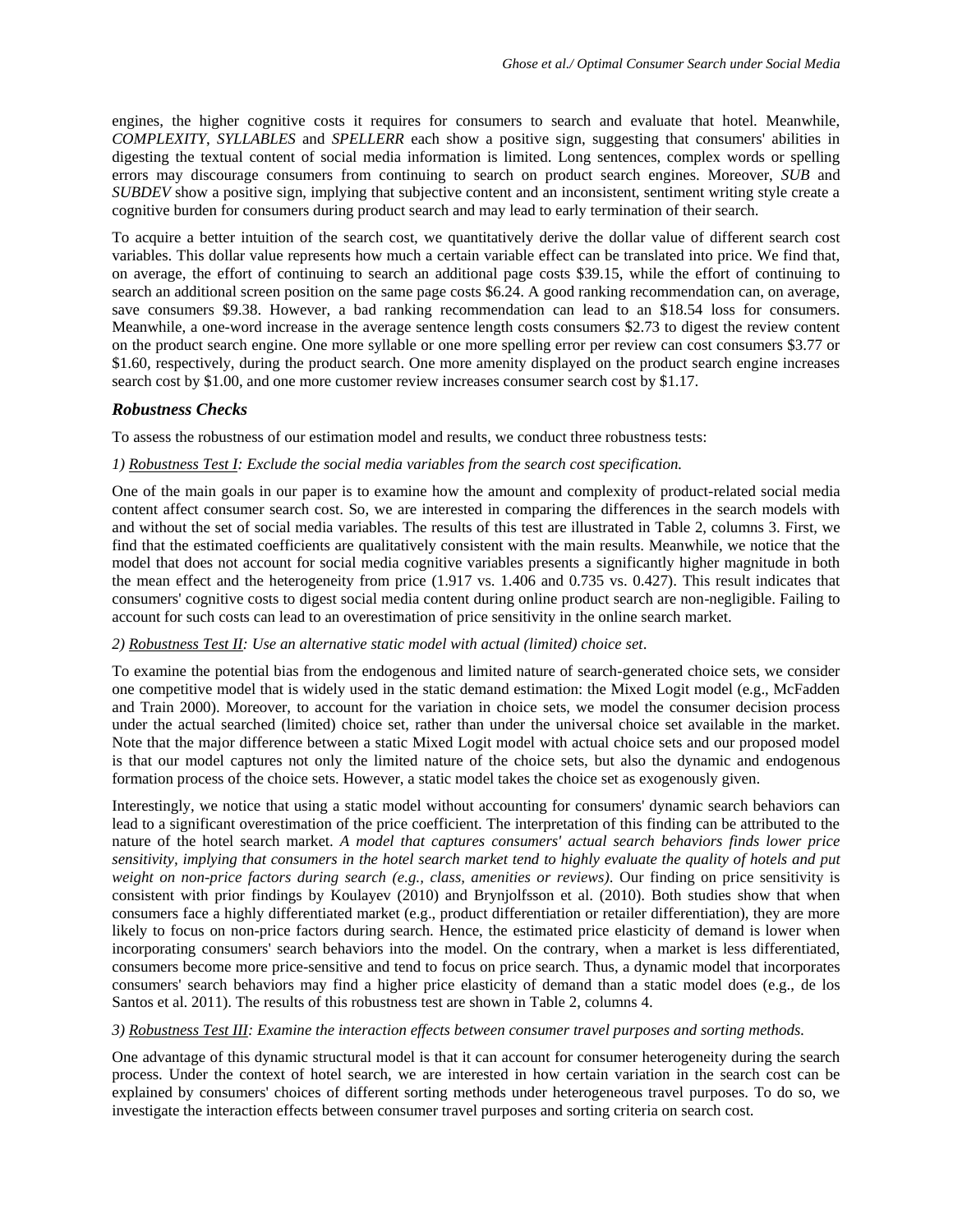$\overline{a}$ 

First, to capture consumers' heterogeneous travel purposes, we define  $T_i$  as an indicator vector with identity components representing the travel purpose:

$$
T_i = [Family_i Business_i Romance_i Tourism_iKids_i Senior_iPets_iDisability_i]_{1 \times 8}.
$$
 (14.1)

We acquire the empirical distribution of  $T_i$  from online consumer reviews and reviewers' profiles  $^6$  $^6$ .

Second, to capture the effects from different sorting methods, we break down the scalar dummy variable *SPECIALSORT* into an indicator vector with identity components representing the use of different sorting methods. In particular, we observe six different sorting criteria that consumers use during their searches: default (DFT), price ascending (PRA), class descending (CLD), class ascending (CLA), city name (CNA) and hotel name (HNA). Let  $S_{ij}$ denote the indicator vector of sorting method under which product *j* is presented to consumer *i* at the moment of his/her search:

$$
S_{ij} = [DFT_{ij} \ PRA_{ij} \ CLD_{ij} \ CLA_{ij} \ CNA_{ij} \ HNA_{ij}]_{1 \times 6}.
$$
 (14.2)

Thus, we can extend the basic model of search cost to the following

$$
c_{ij} = \exp(\gamma_{0i} + \gamma_{1i} PAGE_j + \gamma_{2i} RANK_j + \Gamma T_i \times S_{ij} + \gamma_{4i} AMENTTYCNT_j + \gamma_{5i} REVIEWCNT_j
$$
  
+ 
$$
\gamma_{6i} COMPLEXITY_j + \gamma_{7i} SYLLABLES_j + \gamma_{8i} SPELLERR_j + \gamma_{9i} SUB_j + \gamma_{10i} SUBDEV_j),
$$
 (15)

where everything else remains the same as that in equation (3), except that  $\Gamma$  is a 8×6 matrix of coefficients that measures how consumers' taste parameters vary with different travel purposes and choices of sorting criteria. The estimation results of interaction effects are illustrated in Tables 3.

We find that consumers' travel purposes can explain their heterogeneous search costs under different ranking mechanisms. In general, the default ranking (DFT) can reduce search costs for different consumers. This reduction appears to be the largest for consumers who plan to travel with their families (i.e., -2.452), followed by business travelers (i.e., -1.757), romance travelers (i.e., -1.289) and tourists (i.e., -0.836). However, no significant interaction effects are found for consumers who travel with young kids, seniors, or pets. This finding seems to indicate that the current default ranking captures mainly consumers' preferences under the most common travel contexts. The default ranking may not be the most effective when consumers are seeking for certain special amenities during travel search.

Meanwhile, the price ascending ranking (PRA) can present significant interaction effects in opposite directions for different consumers. It decreases the search costs for tourists (i.e., -1.869), family travelers (i.e., -1.007) and senior travelers (i.e., -0.537), while it increases the search costs for romance travelers (i.e., 1.203) and business travelers (i.e., 0.989). This finding is consistent with Ghose et al. (2012), indicating that romance and business travelers are less sensitive to price, whereas tourists tend to be the most price-sensitive.

Furthermore, ranking by hotel class does not seem to be effective with regard to reducing search costs. Class descending ranking (CLD) leads to a significant increase in the search costs for business travelers (i.e., 1.073), family travelers (i.e., 0.780) and travelers with young kids (i.e., 0.204). Whereas, class ascending ranking (CLA) leads to a significant increase in the search costs for romance travelers (i.e., 3.030) and family travelers (i.e., 1.291). This finding seems to suggest that starting with similar hotels from either the luxury end or the cheap end may not be informative for consumers during the search. Consumers are willing to explore products with better variety (e.g., Agichtein et al. 2006, Ghose et al. 2012), especially at the beginning of the search.

Interestingly, we find that hotel name ranking (HNA) can save a significant amount of search costs for different travelers. Under this ranking mechanism, the search costs decrease the most for business travelers (i.e., -2.076), followed by senior travelers (i.e., -0.701) and romance travelers (i.e., -0.417). This finding indicates that hotel names (or brands) can significantly reduce consumers' search costs under certain contexts. For example, business travelers may seek directly either cooperative partners or particular hotels that are recommended by the business events. Seniors travelers may prefer special hotel chains and tend to search for them directly.<sup>[7](#page-13-1)</sup>

<span id="page-13-0"></span><sup>&</sup>lt;sup>6</sup>After writing an online review for a hotel, a reviewer is asked to provide additional demographic and trip information—e.g., "What was the main purpose of this trip? (Select one from the eight choices.)" The distribution of  $T_i$  is derived based on reviewers' responses to this question. Our robustness test shows that consumers' demographics derived from different online resources stay consistent (Jensen-Shannon divergence  $D = 0.03$ ).

<span id="page-13-1"></span>This finding is consistent with Ghose et al. (2012) where the authors found that senior travelers have a special preference for Best Western hotels.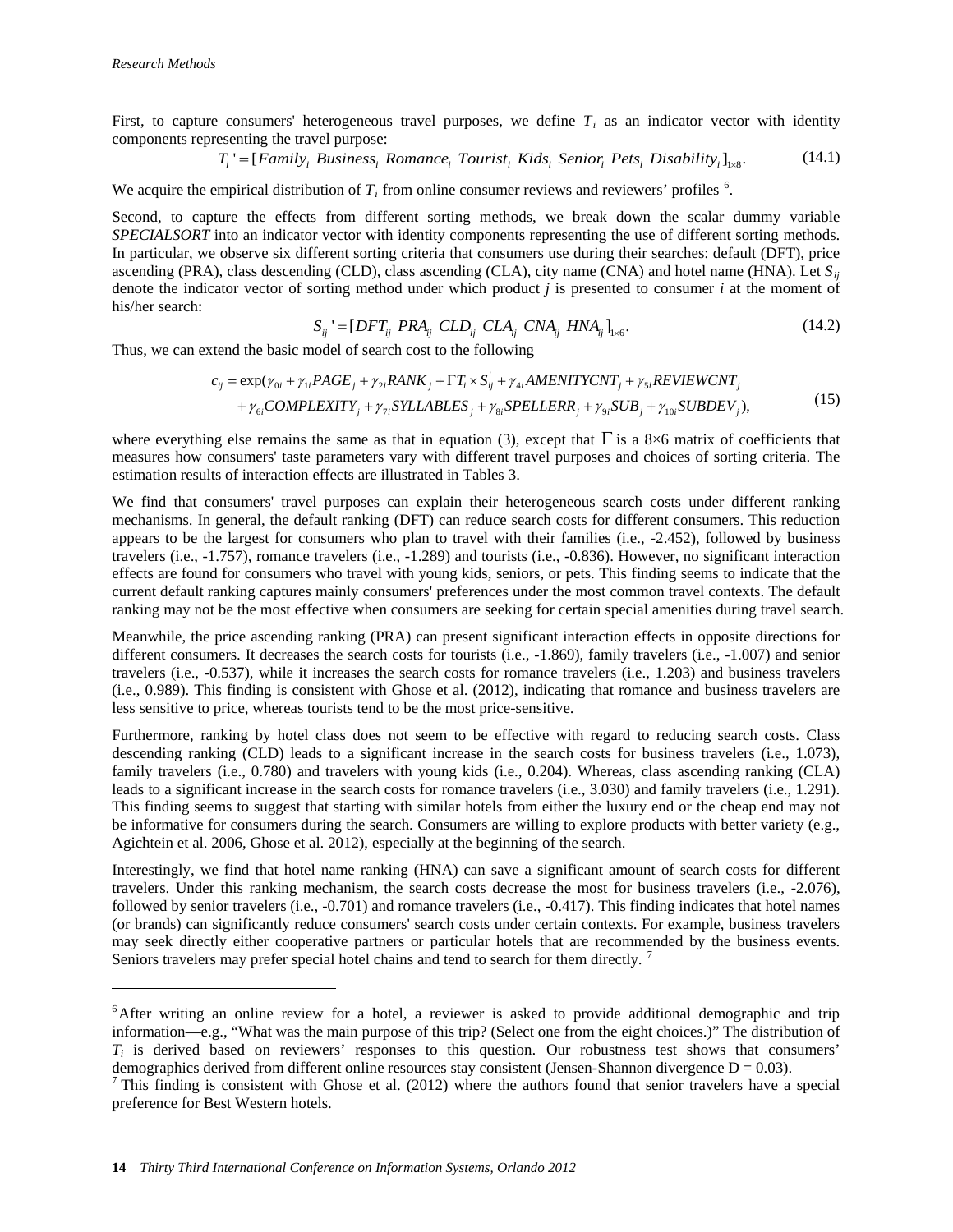| <b>Variable</b>                                                                                                                 | <b>Mean Effect</b><br>$(Std. Err)^M$      | Heterogeneity<br>$(Std. Err)^M$                     | <b>Mean Effect</b><br>$(Std. Err)$ <sup>R1</sup>     | Heterogeneity<br>(Std. Err) <sup>R1</sup>                 | <b>Mean Effect</b><br>$(Std. Err)^{R2}$   | Heterogeneity<br>$(Std. Err)^{R2}$                  |
|---------------------------------------------------------------------------------------------------------------------------------|-------------------------------------------|-----------------------------------------------------|------------------------------------------------------|-----------------------------------------------------------|-------------------------------------------|-----------------------------------------------------|
| (Preferences)                                                                                                                   | $\alpha$ , $\overline{\beta}$ , $\lambda$ | $\sigma_\alpha$ , $\Sigma_\beta$ , $\Sigma_\lambda$ | $\alpha$ , $\overline{\beta}$ , $\overline{\lambda}$ | $\sigma_{\alpha}$ , $\Sigma_{\beta}$ , $\Sigma_{\lambda}$ | $\alpha$ , $\overline{\beta}$ , $\lambda$ | $\sigma_\alpha$ , $\Sigma_\beta$ , $\Sigma_\lambda$ |
| $PRICE^{(L)}$                                                                                                                   | $-1.423^*(.000)$                          | $0.578^*$ (.023)                                    | $-1.925^*(.001)$                                     | $0.740^*$ (.001)                                          | $-2.531^*$ (.021)                         | $1.137^*$ (.019)                                    |
| <b>CLASS</b>                                                                                                                    | $1.667^*$ (.002)                          | $1.377^*$ (.087)                                    | $1.729^*$ (.003)                                     | $1.702^*$ (.004)                                          | $2.023^*$ (.062)                          | $2.010^*$ (.015)                                    |
| <b>RATING</b>                                                                                                                   | $3.199^*$ (.003)                          | $1.923^*$ (.021)                                    | $3.543^*$ (.007)                                     | $1.188^*$ (.005)                                          | $3.776^*$ (.038)                          | $1.344^*$ (.032)                                    |
| $AMENITYCNT^{(L)}$                                                                                                              | $.053^*$ (.006)                           | .004(.032)                                          | $.076^*$ (.003)                                      | .007(.040)                                                | $.115^*$ (.023)                           | .019(.102)                                          |
| $REVIEWCNT^{(L)}$                                                                                                               | $1.411^*$ (.003)                          | $1.405^*$ (.090)                                    | $1.599^*$ (.006)                                     | $1.211^*$ (.004)                                          | $1.878^*$ (.031)                          | $0.624^*$ (.021)                                    |
| $\mathit{ROOMS}^{(L)}$                                                                                                          | $1.005^*$ (.002)                          | .056(.071)                                          | $1.336^*$ (.023)                                     | .049(.056)                                                | $1.602^*$ (.106)                          | .077(.110)                                          |
| EXTAMENITY <sup>L)</sup>                                                                                                        | $.082^*$ (.001)                           | .005(.024)                                          | $.064^*$ (.011)                                      | .014(.033)                                                | $.089^*$ (.035)                           | .058(.097)                                          |
| <b>BEACH</b>                                                                                                                    | $1.001^*$ (.010)                          | $.072^*$ (.012)                                     | $1.545^*$ (.012)                                     | $.081^*$ (.022)                                           | $1.892^*$ (.001)                          | $.063^*$ (.018)                                     |
| <b>LAKE</b>                                                                                                                     | $-.767$ (.089)                            | $1.356^*$ (.059)                                    | $-.702^*(.065)$                                      | $1.203^*$ (.044)                                          | $-1.005^*$ (.047)                         | $1.986^*$ (.263)                                    |
| <b>TRANS</b>                                                                                                                    | $1.046^*$ (.003)                          | $.043^*$ (.029)                                     | $1.067^*$ (.008)                                     | .068(.067)                                                | $1.288^*$ (.142)                          | .089(.211)                                          |
| <b>HIGHWAY</b>                                                                                                                  | $.602^*$ (.091)                           | $.070^*$ (.005)                                     | $.559^*$ (.076)                                      | $.043^*$ (.013)                                           | $.304^*$ (.060)                           | .066(.053)                                          |
| <b>DOWNTOWN</b>                                                                                                                 | $.586^*$ (.004)                           | $.116^*$ (.047)                                     | $.534^*$ (.017)                                      | $.123^*$ (.052)                                           | $.707^*$ (.196)                           | $.283^*$ (.075)                                     |
| <b>CRIME</b>                                                                                                                    | $-.112^*(.001)$                           | .017(.036)                                          | $-.179^*(.006)$                                      | .010(.049)                                                | $-.181^*(.083)$                           | 0.037(.102)                                         |
| <b>BRAND</b>                                                                                                                    |                                           |                                                     |                                                      | Yes                                                       |                                           |                                                     |
| (Search Cost)                                                                                                                   | $\gamma$                                  | $\sum_{\gamma}$                                     | $\gamma$                                             | $\Sigma_{\gamma}$                                         | $\gamma$                                  | $\sum_{\gamma}$                                     |
| <b>Search Base Cost</b>                                                                                                         | $-2.287^*$ (.003)                         | $1.463^*$ (.004)                                    | $-2.531^*$ (.005)                                    | $1.620^*$ (.015)                                          |                                           |                                                     |
| PAGE                                                                                                                            | $4.017^*$ (.002)                          | $1.633^*$ (.003)                                    | $3.598^*$ (.012)                                     | $1.147^*$ (.002)                                          |                                           |                                                     |
| <b>RANK</b>                                                                                                                     | $2.178^*$ (.006)                          | $0.340^*$ (.001)                                    | $2.241^*$ (.011)                                     | $0.276^*$ (.001)                                          |                                           |                                                     |
| <b>SPECIALSORT</b>                                                                                                              | $-2.582^*$ (.011)                         | $5.835^*$ (.023)                                    | $2.103^*$ (.014)                                     | $4.669^*$ (.024)                                          |                                           |                                                     |
| $AMENITYCNT^{(L)}$                                                                                                              | $0.343^*$ (.005)                          | $0.146^*$ (.001)                                    | $0.389^*$ (.006)                                     | $0.158^*$ (.001)                                          |                                           |                                                     |
| $REVIEWCNT^{(L)}$                                                                                                               | $0.500^*$ (.008)                          | $0.211^*$ (.005)                                    |                                                      |                                                           |                                           |                                                     |
| <b>COMPLEXITY</b>                                                                                                               | $1.349^*$ (.011)                          | $0.142^*$ (.006)                                    |                                                      |                                                           |                                           |                                                     |
| $SYLLABLES^{(L)}$                                                                                                               | $1.668^*$ (.015)                          | $0.378^*$ (.010)                                    |                                                      |                                                           |                                           |                                                     |
| $SPELLERR^{(L)}$                                                                                                                | $0.814^*$ (.005)                          | $0.290^*$ (.008)                                    |                                                      |                                                           |                                           |                                                     |
| SUB                                                                                                                             | $0.205^*$ (.002)                          | $0.079^*$ (.001)                                    |                                                      |                                                           |                                           |                                                     |
| <b>SUBDEV</b>                                                                                                                   | $0.822^*$ (.019)                          | $0.102^*$ (.007)                                    |                                                      |                                                           |                                           |                                                     |
| Maximum LL                                                                                                                      | 477587.023619                             |                                                     | 477342.002341                                        |                                                           | 125786.702515                             |                                                     |
| $(L)$ Logarithm of the variable.                                                                                                |                                           | * Statistically significant at 5% level.            |                                                      |                                                           | M: Main estimation results.               |                                                     |
| R1: Robustness Test I (Exclude Social Media Variables).<br>R2: Robustness Test II (Mixed Logit with Actual Limited Choice Set). |                                           |                                                     |                                                      |                                                           |                                           |                                                     |

**Table 2. Estimation Results - Main Results, Robustness Tests (I) & (II) Results**

## *Model-Fit Comparison*

To evaluate the fit of the proposed model, we estimate two baseline static demand estimation models: the Mixed Logit model with full choice set and the Mixed Logit model with actual (limited) choice set. We randomly partition our dataset into two subsets: one with 70% of the total observations as the estimation sample and the other with 30% of the total observations as the holdout sample. To minimize any potential bias from the partition process, we perform a 10-fold cross validation. We compute the predicted purchase probability for each product based on the model-estimated coefficients. We predict for both in-sample and out-of-sample estimation using our proposed dynamic search model and the two baseline models. The results are illustrated in columns 2-4 in Table 4.

Our model-fit estimation results demonstrate that the dynamic search model outperforms the two static baseline models in both in- and out-of-sample predictive power. In particular, our in-sample results in Table 4 show that with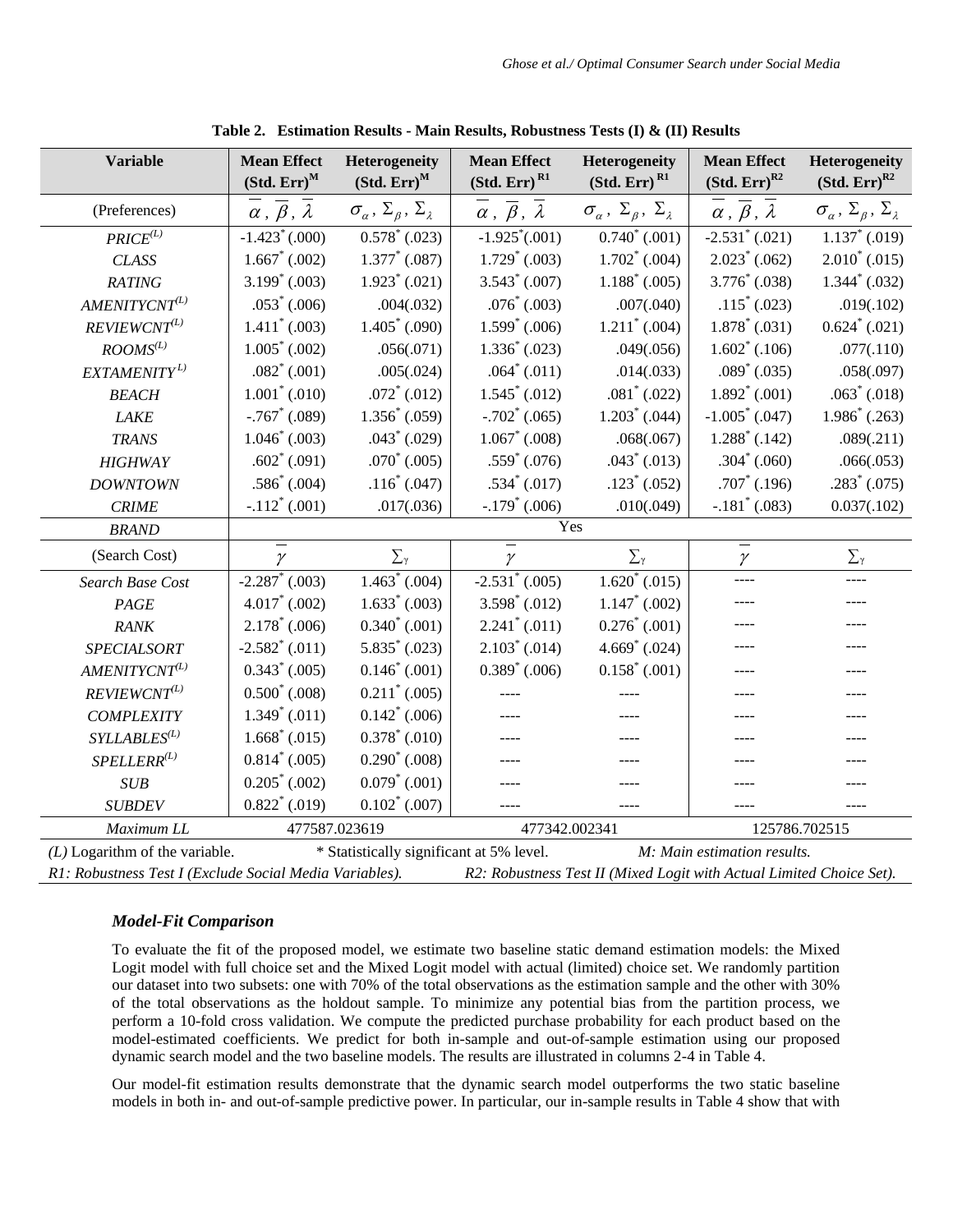respect to the root mean square error (RMSE), our proposed dynamic search model can improve the model fit by 34.89% compared to the Mixed Logit model with full choice set, and can improve the model fit by 17.30% compared to the Mixed Logit model with limited choice set. Similar trends in improvement in the model fit occur with respect to the other two metrics, mean square error (MSE) and mean absolute deviation (MAD), in both insample and out-of-sample analyses. Table 4.5b illustrates the out-of-sample model comparison results. Overall, the dynamic search model provides the best model fit, followed by the Mixed Logit model with limited choice set. The Mixed Logit model with full choice set provides the lowest model fit.

Note that since the static models do not consider the search cost, it is likely that the drop in model fit is caused by the missing variables that used to appear in the search cost from the dynamic model. To exclude this potential alternative explanation, we consider two additional static models by incorporating all the search cost variables into the previous two Mixed Logit models. We find that although the model fit increases for each static model, the overall performance remains the highest from the dynamic model. The corresponding results are illustrated in columns 5-6 in Table 4. Our model comparison results indicate that both the limited nature and the dynamic formation of the search choice set have significant impacts on modeling consumers' online search behaviors and final purchase decisions.

| Table 3: Robustness Test (III) Results - Interaction Effects Between Travel Purpose and Sorting Criterion |  |  |
|-----------------------------------------------------------------------------------------------------------|--|--|
|                                                                                                           |  |  |

|                 | <b>DFT</b>        | PRA                   | <b>CLD</b>       | <b>CLA</b>       | CNA                      | <b>HNA</b>        |
|-----------------|-------------------|-----------------------|------------------|------------------|--------------------------|-------------------|
| Family          | $-2.452^*$ (.079) | $-1.007^*$ (.391)     | $0.780^*$ (.152) | $1.291^*$ (.171) | $\overline{\phantom{0}}$ | $-0.145(.462)$    |
| <b>Business</b> | $-1.757$ (.186)   | $.989^{\circ}$ (.241) | $1.073^*$ (.227) |                  |                          | $-2.076^*$ (.108) |
| Romance         | $-1.289^*$ (.211) | $1.203^*$ (.052)      | $-0.323(0.389)$  | $3.030^*$ (.782) | -                        | $-0.417$ (.068)   |
| Tourist         | $-0.836^*$ (.233) | $-1.869^*$ (.543)     | 1.690(1.746)     |                  |                          | $-0.674(1.375)$   |
| Kids            | 0.535(.662)       | 0.763(1.041)          | $0.204^*$ (.538) |                  |                          | $-0.422$ $(.706)$ |
| Senior          | 1.065(1.753)      | $-0.537^*$ (.138)     | 1.021(1.249)     |                  |                          | $-0.701^*$ (.043) |
| Pets            | 0.302(0.998)      | 0.799(1.015)          | $-0.693(.828)$   |                  |                          |                   |
| Disability      |                   |                       |                  |                  |                          |                   |

\* Statistically significant at 5% level.

*Note*: Some interaction effects are dropped in the estimation due to practical reasons (e.g., collinearity or very low significance).

|                 | <b>Dynamic</b><br><b>Search</b><br><b>Model</b> | <b>Mixed Logit</b><br><b>Model with</b><br><b>Full Choice Set</b> | <b>Mixed Logit</b><br><b>Model with</b><br><b>Limited</b><br><b>Choice Set</b> | <b>Mixed Logit (Full</b><br><b>Choice Set)</b><br>+Additional Search<br><b>Cost Variables</b> | <b>Mixed Logit (Limited</b><br><b>Choice Set)</b><br>+Additional Search<br><b>Cost Variables</b> |  |  |
|-----------------|-------------------------------------------------|-------------------------------------------------------------------|--------------------------------------------------------------------------------|-----------------------------------------------------------------------------------------------|--------------------------------------------------------------------------------------------------|--|--|
| (In-sample)     |                                                 |                                                                   |                                                                                |                                                                                               |                                                                                                  |  |  |
| <b>RMSE</b>     | 0.0502                                          | 0.0771                                                            | 0.0607                                                                         | 0.0723                                                                                        | 0.0589                                                                                           |  |  |
| <b>MSE</b>      | 0.0025                                          | 0.0059                                                            | 0.0037                                                                         | 0.0052                                                                                        | 0.0035                                                                                           |  |  |
| <b>MAD</b>      | 0.0178                                          | 0.0242                                                            | 0.0215                                                                         | 0.0229                                                                                        | 0.0197                                                                                           |  |  |
| (Out-of-sample) |                                                 |                                                                   |                                                                                |                                                                                               |                                                                                                  |  |  |
| <b>RMSE</b>     | 0.1002                                          | 0.1767                                                            | 0.1446                                                                         | 0.1602                                                                                        | 0.1285                                                                                           |  |  |
| <b>MSE</b>      | 0.0100                                          | 0.0312                                                            | 0.0209                                                                         | 0.0257                                                                                        | 0.0165                                                                                           |  |  |
| <b>MAD</b>      | 0.0383                                          | 0.0658                                                            | 0.0505                                                                         | 0.0582                                                                                        | 0.0473                                                                                           |  |  |

#### **Table 4: Model Fit Comparison Results**

# **Conclusions and Future Work**

In this paper, we propose a dynamic structural model for sequential search to examine the limited and endogenous nature of consumer online product search. We combine an optimal stopping framework with an individual-level random utility choice model, allowing us to jointly estimate consumer heterogeneous preferences and search cost.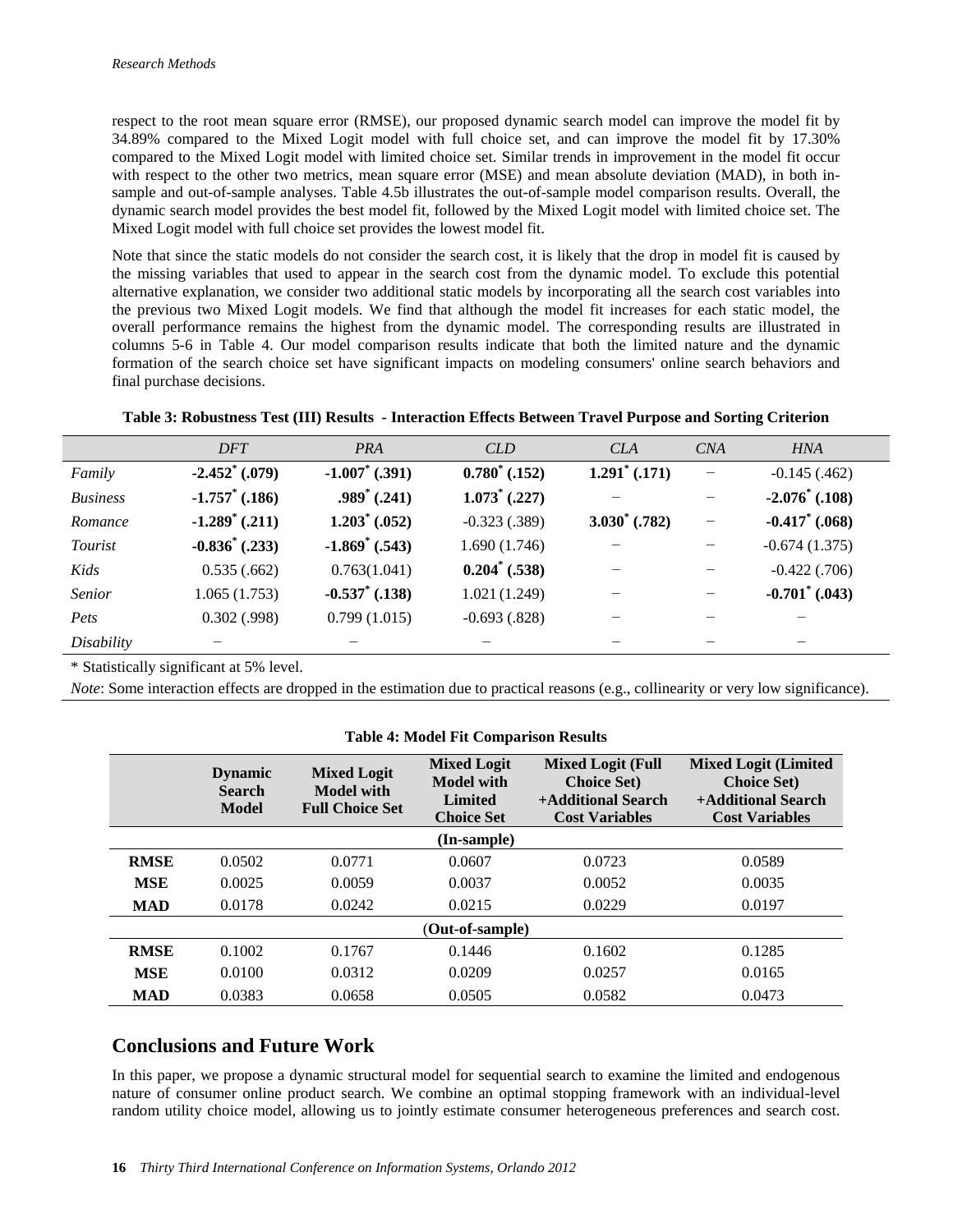Our estimation is validated on a unique dataset from the online hotel search industry. We have detailed individuallevel search and transaction data from November 2008 through January 2009 containing approximately one million online sessions for 2117 hotels in the United States. We find that a dynamic model with limited consumer search provides a more precise measure of consumer price sensitivity and heterogeneous preferences than does a static demand model that does not account for search cost. Our final results indicate that too much feedback from the online social communities, along with long sentences, complex words or spelling errors in the social media content, may lead consumers to terminate their search early. Our study allows us to monetize the cognitive costs of consumers on seeking and absorbing the structured and unstructured product information under social media contexts. It also allows us to quantify the search cost associated with the use of product search engines.

Our research makes a number of major contributions. First, we quantify the effects of social media and product search engines on consumer search cost. By modeling search cost as a random-coefficient function of inherent and social contextual variables, we are able to unveil the nature of search cost under social environments. Second, we show the advantage of incorporating multiple and large data sources to uniquely identify consumer heterogeneous preferences and search cost. Third, we demonstrate the value of using structural econometric methods in analyzing emerging and important IS phenomena. Our dynamic model for consumer search combines the optimal stopping framework with an individual-level random utility choice model. It allows us to better capture the demand pattern under consumers' imperfect information in an online search market.

More broadly, our research sheds lights on how humans search, evaluate information, and make decisions in response to the emerging social contexts and digital interactions on search engines. In identifying the "cost of social media" to implement efficient and innovative ways of supporting decision making under social contexts, we provide important empirical evidence for future studies to build on. Meanwhile, our study provides critical insights on incorporating social costs into electronic marketplace design. With a deeper understanding of human cognitive limitations, we are able to more carefully design the product search mechanism in a way that can lead to non-trivial reduction in user search cost. For example, product search engines may not want to provide an exhaustive set of product features or customer reviews. Instead, they may focus on only the most unique features of each product and also may provide periodic digest of reviews. Meanwhile, since search cost can vary significantly under different ranking scenarios, it is crucial for electronic market designers to establish effective ranking recommendation mechanisms to facilitate economic exchange. Finally, our research demonstrates the potential of incorporating multiple and diverse large data sources into advanced economic models to more precisely study individual and organizational decision making. Our proposed approach, combining the optimal stopping framework with the discrete choice model, can be generalized to many other single-agent dynamic decision-making situations, as well (e.g., whether and when a company should adopt a new technology). Our empirical analysis aims to provide a rigorous basis for future researchers and businesses, with the goal of bringing about more ideas and inspirations for organizational IT strategy and managerial decision making.

Our work has several limitations, some of which can serve as fruitful areas for future research. First, our model assumes that the consumer knows the general distribution of utilities of alternatives, and each alternative follows the same distribution—there is no prior information to say that one might be expected to be superior to the other. However, on an online search engine, when the alternatives are sorted under certain criteria, they are presented in order of their predicted attractiveness to a consumer. Such recommendations can alter the distribution of the expected utilities of alternatives and may induce a shift in consumers' decision making (Dellaert and Häubl 2012). It would be interesting for future research to examine this fact from both a theoretical and an empirical perspective, and to seek further evidence and explanations that build on Dellaert and Häubl's experimental findings. Second, our model assumes that each search occurs in one step and reveals the exact utility of one alternative. However, this may not be true on a product search engine. A consumer, at first, may form some preliminary belief of the product utility (i.e., "perceived utility") based on the summary information provided on the search result page. Then, she updates her belief of utility (i.e., "actual utility") after clicking on the link to the product and examining the product's landing page. This two-step decision process involves consumer learning for the utilities of the consideration set. It would be interesting for future research to build on the Dynamic Bayesian Network Model (Chapelle and Zhang 2009) and capture the consumer learning process. Finally, due to the data limitation, we do not have the consumer-level demographic information. Since the search cost is likely to relate to the opportunity cost of consumer time, it would be helpful if future work could also incorporate such information (e.g., consumer age, income) into the model.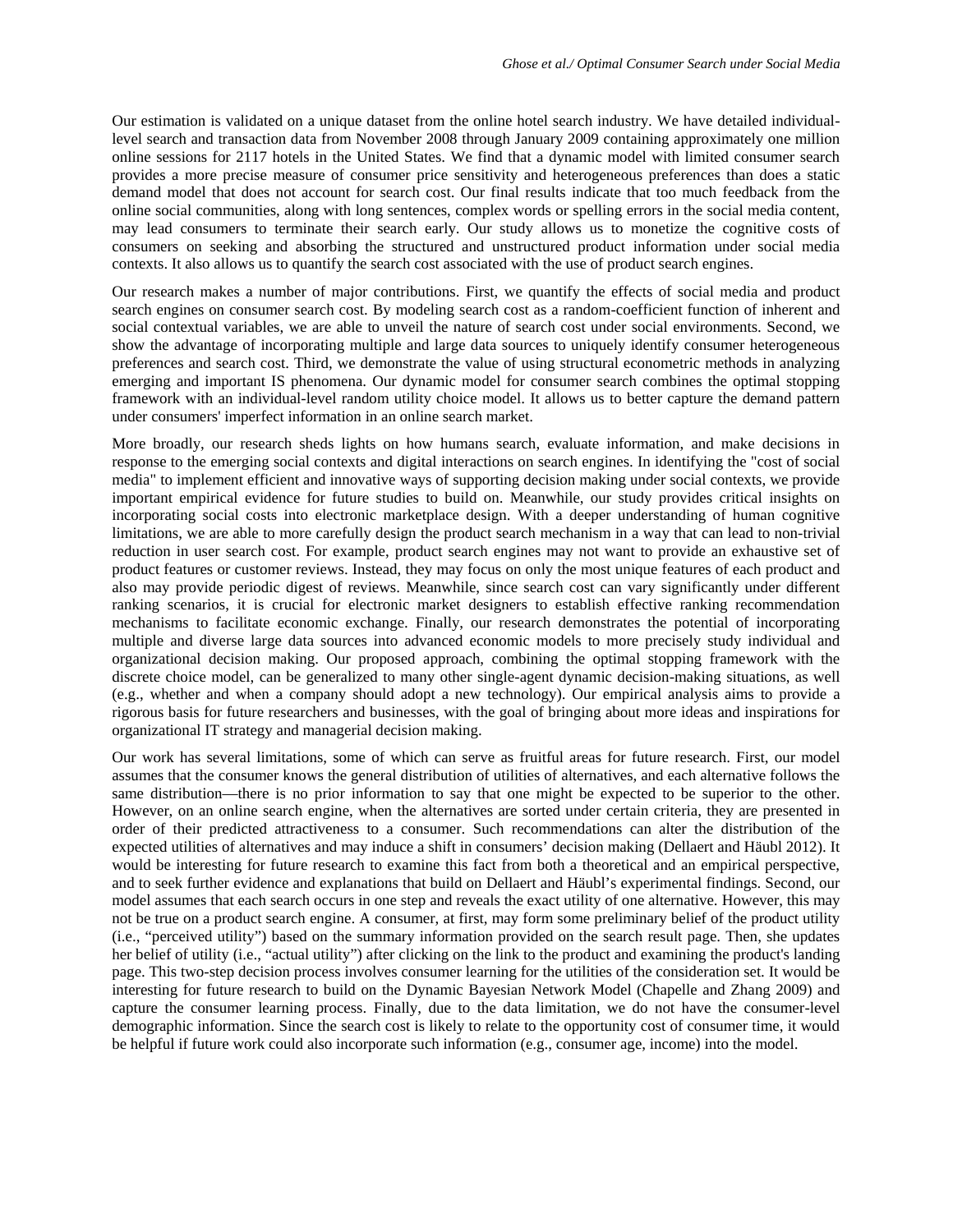# **References**

- Agarwal, A., K. Hosanagar, M. Smith. 2011. Location, Location, Location: An Analysis of Profitability of Position in Online Advertising Markets. *Journal of Marketing Research*, 48(6).
- Aula, A. and K. Rodden. 2009. Eye-tracking studies: More than meets the eye. http://googleblog.blogspot.com/ 2009/02/eye-tracking-studies-more-than-meets.html
- Baye, M.R., Gatti, J.R.J., Kattuman, P. and Morgan, J. 2009. Clicks, Discontinuities, and Firm Demand Online. *Journal of Economics & Management Strategy*. 18(4), 935-975.
- Bellman, R. 1952. On the Theory of Dynamic Programming, *Proceedings of the National Academy of Sciences*.
- Berry, S., Levinsohn, J., & Pakes, A. 1995. Automobile prices in market equilibrium. *Econometrica*, 63, 841–890.
- Bing Social Search. 2011. Bing Social Search Team make Search 'Less Lonely'. http://www.microsoft.com/enus/news/features/2011/nov11/11-02bingsocialsearch.aspx.
- Branco, Fernando, Monic Sun, and J. Miguel Villas-Boas. 2012. Optimal Search for Product Information, *Management Science*, forthcoming
- Bruno, Hernan and Naufel Vilcassim. 2008. Structural demand estimation with varying product availability. *Marketing Science*, 27 (6).
- Brynjolfsson, Erik, Astrid Dick and Michael Smith. 2010. A nearly perfect market? Differentiation vs. price in consumer choice., *Quantitative Marketing and Economics*, vol.8, no.1.
- Burdett, Kenneth and Kenneth L. Judd. 1983. Equilibrium Price Dispersion, *Econometrica* 51, 955-69, 1983.
- Caplin, Andrew, Mark Dean, and Daniel Martin. 2011. Search and Satisficing. *American Economic Review*, 101(7): 2899–2922.
- Chapelle, O. and Zhang, Y. 2009. A Dynamic Bayesian Network Click Model for Web Search Ranking. In *Proceedings of WWW 2009*, Madrid, Spain.
- Chiang, J., S. Chib, C. Narasimhan. 1999. Markov chain Monte Carlo and models of consideration set and parameter heterogeneity. *J. Econometrics* 89(1–2) 223–248.
- Craswell, N. Zoeter, O., Taylor, M. and Ramsey, B. 2008. An Experimental Comparison of Click Position-Bias Models. In *Proceedings of WSDM' 2008*. Palo Alto, CA.
- de los Santos, Babur. 2008, Consumer search on the internet, *PhD dissertation*, Chicago University.
- de los Santos, Babur, Ali Hortacsu and Matthijs Wildenbeest. 2011. Testing models of consumer search using data on web browsing and purchasing behavior. *Working paper*.
- Dellaert, Benedict G.C., Gerald Häubl. 2012. Searching in Choice Mode: Consumer Decision Processes in Product Search with Recommendations. *Journal of Marketing Research.* Vol. 49, No. 2, pp. 277-288.
- Ellison, G. and Ellison, S.F. 2009. Search, Obfuscation, and Price Elasticities on the Internet. *Econometrica*, 77, 427-452.
- [Erdem,](http://mktsci.journal.informs.org/search?author1=T%C3%BClin+Erdem&sortspec=date&submit=Submit) T. and Keane, [M.P.](http://mktsci.journal.informs.org/search?author1=Michael+P.+Keane&sortspec=date&submit=Submit) 1996. Decision-Making Under Uncertainty: Capturing Dynamic Brand Choice Processes in Turbulent Consumer Goods Markets. *Marketing Science*. vol. 15 no.11-20.
- Ghose, A. and Ipeirotis, P. G. 2010. Estimating the helpfulness and economic impact of product reviews: Mining text and reviewer characteristics. *IEEE TKDE*.
- Ghose, A., Iperotis, P. and Li, B. 2012. Designing Ranking Systems for Hotels on Travel Search Engines by Mining User-Generated and Crowdsourced Content. *Marketing Science*. Forthcoming.
- Ghose A, and Yang, S. 2009. An Empirical Analysis of Search Engine Advertising: Sponsored Search in Electronic Markets. *Management Science*. 55(10), pp. 1605-1622.
- Goldfarb, A. and Tucker, C.. 2011. Search Engine Advertising: Channel Substitution When Pricing Ads to Context. *Management Science*, 57:458-470.
- GroupM Search. 2011. The Virtuous Circle: The Role of Search and Social Media in the Purchase Pathway. http://groupmsearch.com/research.
- Guadagni, P. M. and Little, J. D. C. 1983. A Logit Model of Brand Choice Calibrated on Scanner Data. *Marketing Science*, Vol. 2, No. 3, pp. 203-238.
- Hann, I., & Terwiesch, C. 2003. Measuring the frictional cost of online transactions: The case of a name-your-ownprice channel. *Management Science*, 49, 1563–1579.
- Hong, Han and Matthew Shum. 2006. Can search cost rationalize equilibrium price dispersion in online markets? *Rand Journal of Economics*, 37 (2): 258.276.
- Honka, Elisabeth. 2012. Quantifying search and switching costs in the U.S. auto insurance industry. *Working paper*.
- Hortacsu, Ali and Chad Syverson. 2004. Product Di¤erentiation, Search Costs, and Competition in the Mutual Fund Industry: A Case Study of S&P 500 Index Funds, *Quarterly Journal of Economics*, 119: 403.456 (May 2004).